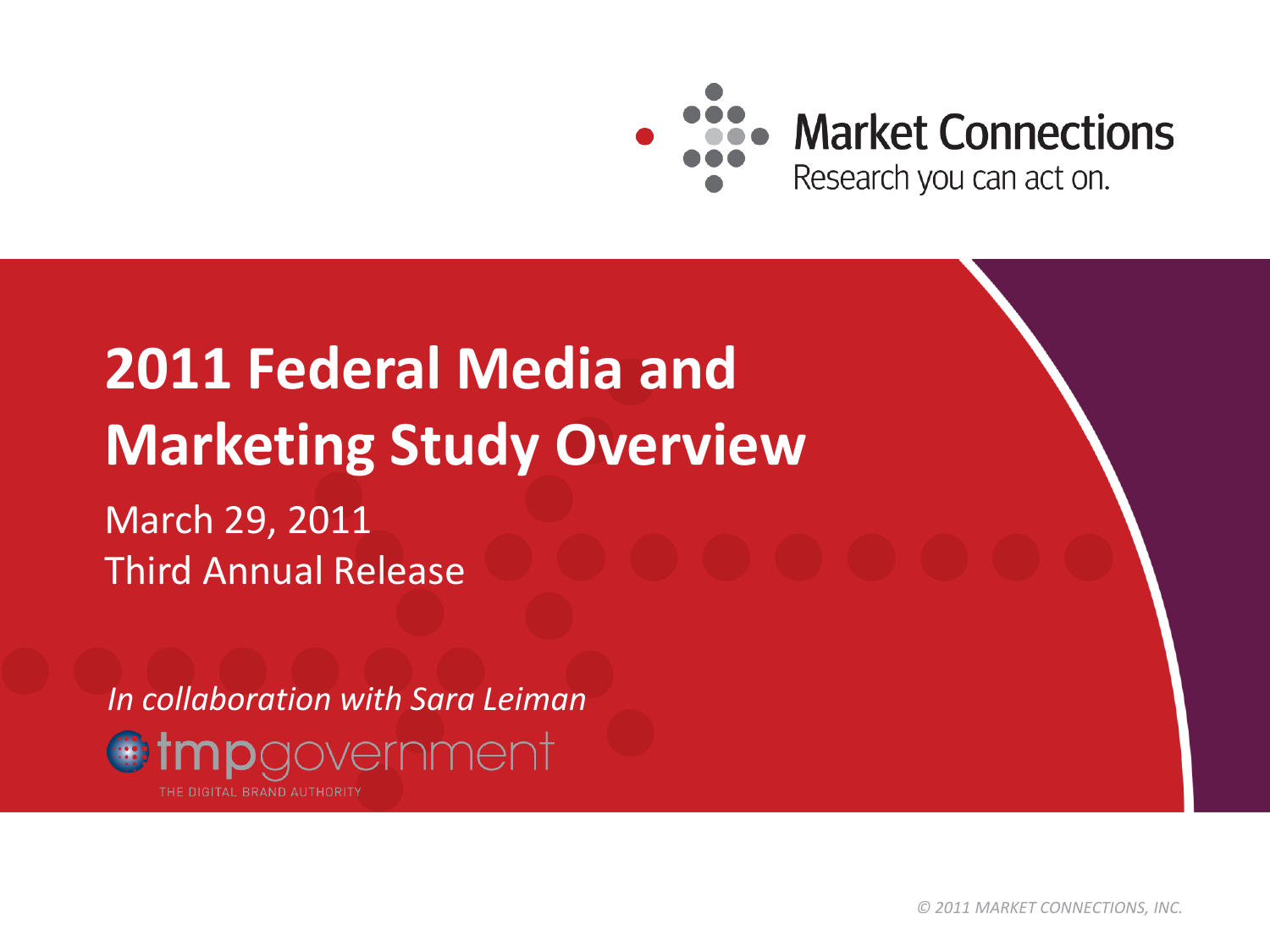### **Table of Contents**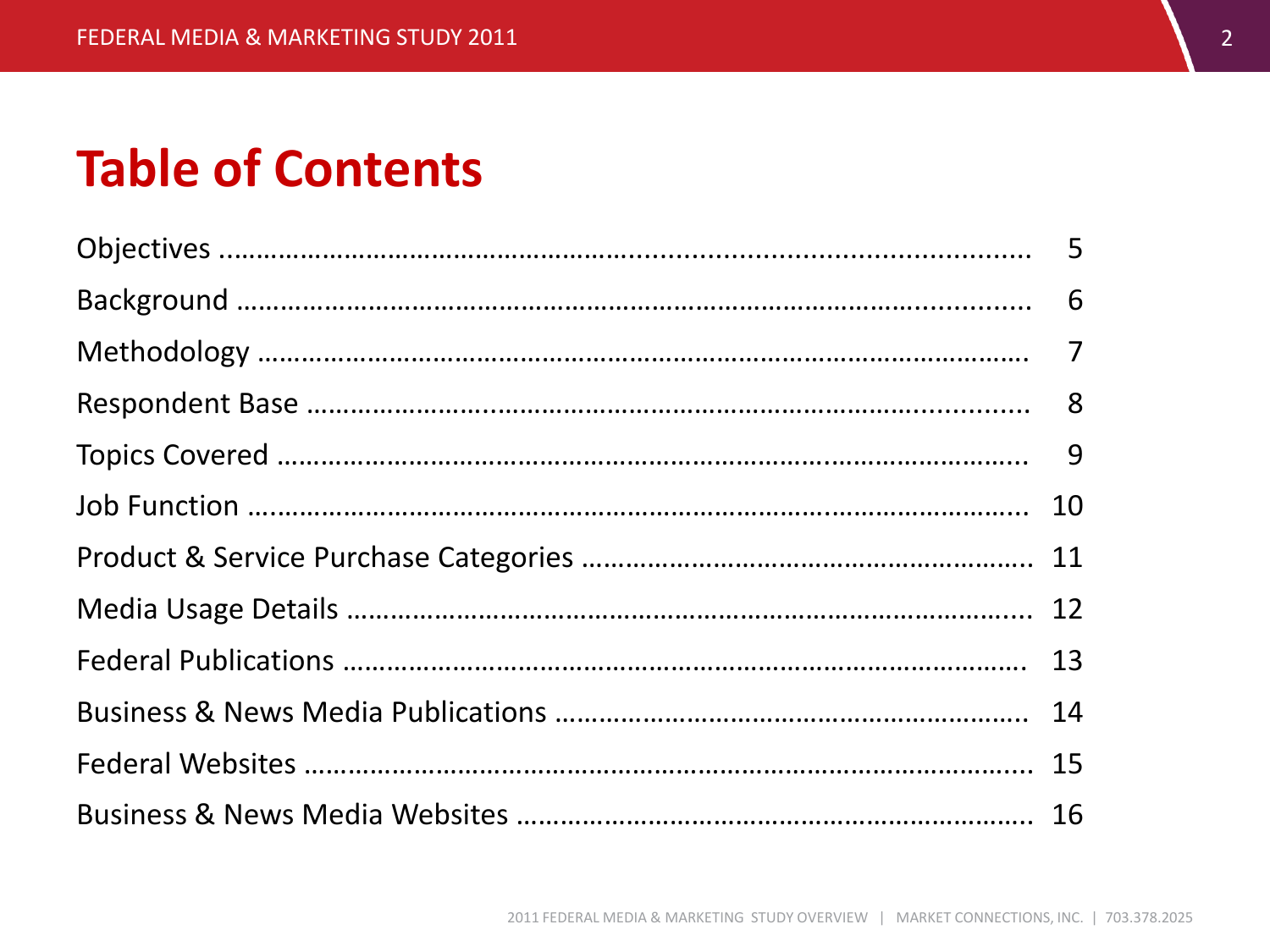### **Table of Contents**

| 24 |
|----|
|    |
|    |
|    |
|    |
|    |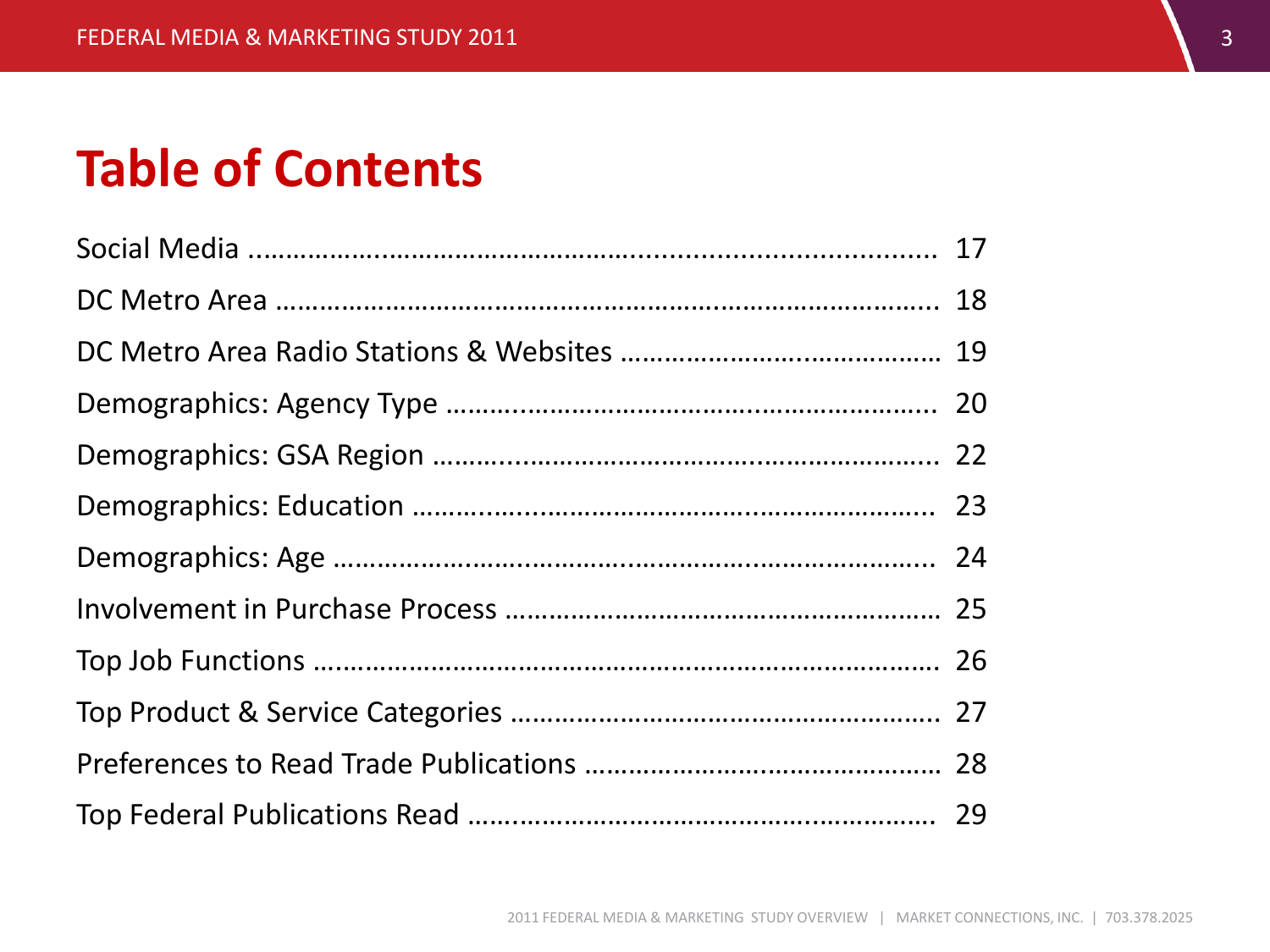### **Table of Contents**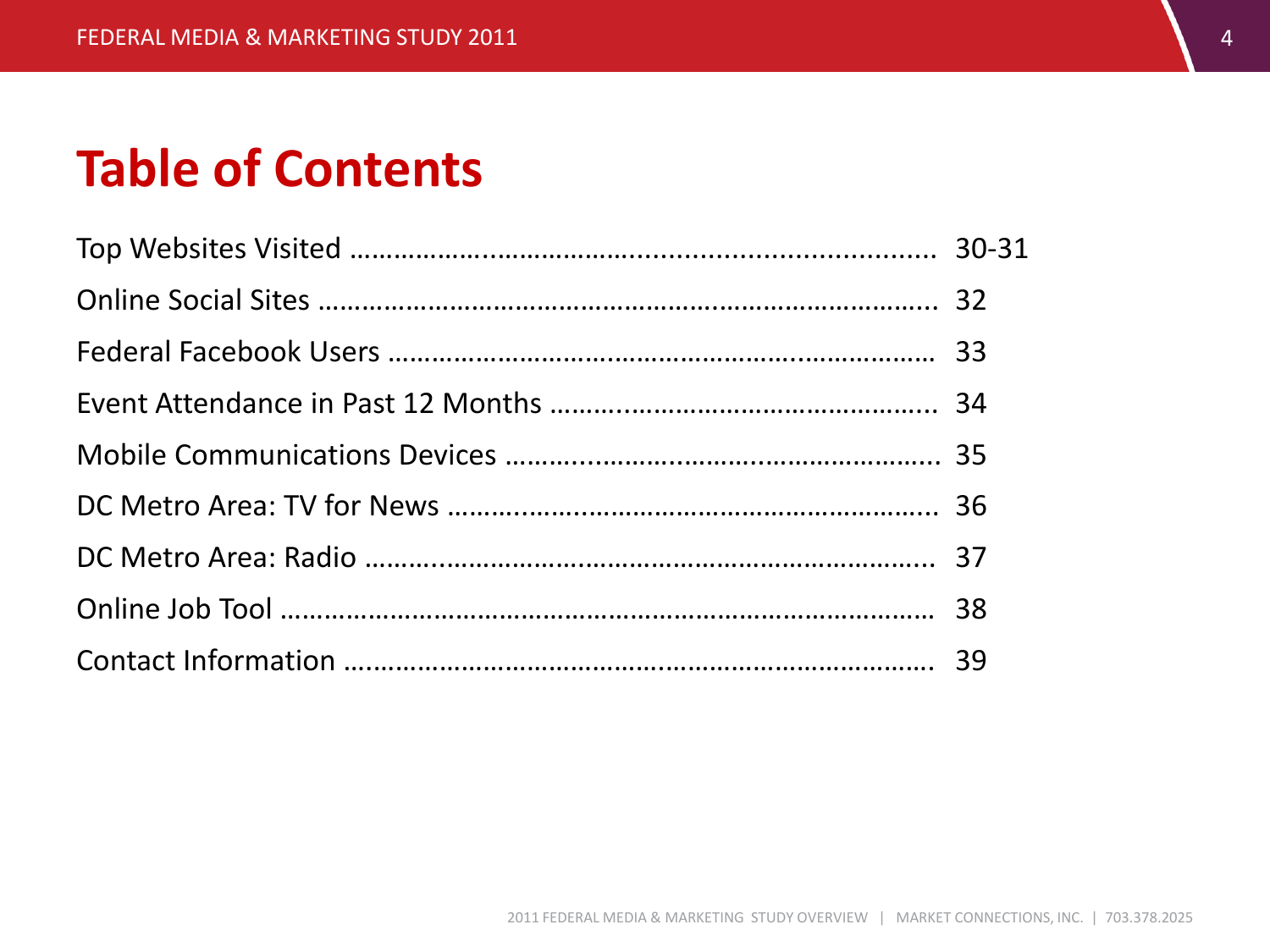### **Objectives**

- Provide an independent single source of survey data that will:
	- $\circ$  Assist companies targeting the federal government in developing marketing plans and guiding media placement
	- $\circ$  Help media outlets assess their position alongside both traditional and new media options
- Expanded topics included in the survey: social media, mobile usage, DC metro radio station websites and local TV news stations.
- Provide instant access to all data with an easy to use online analytic tool.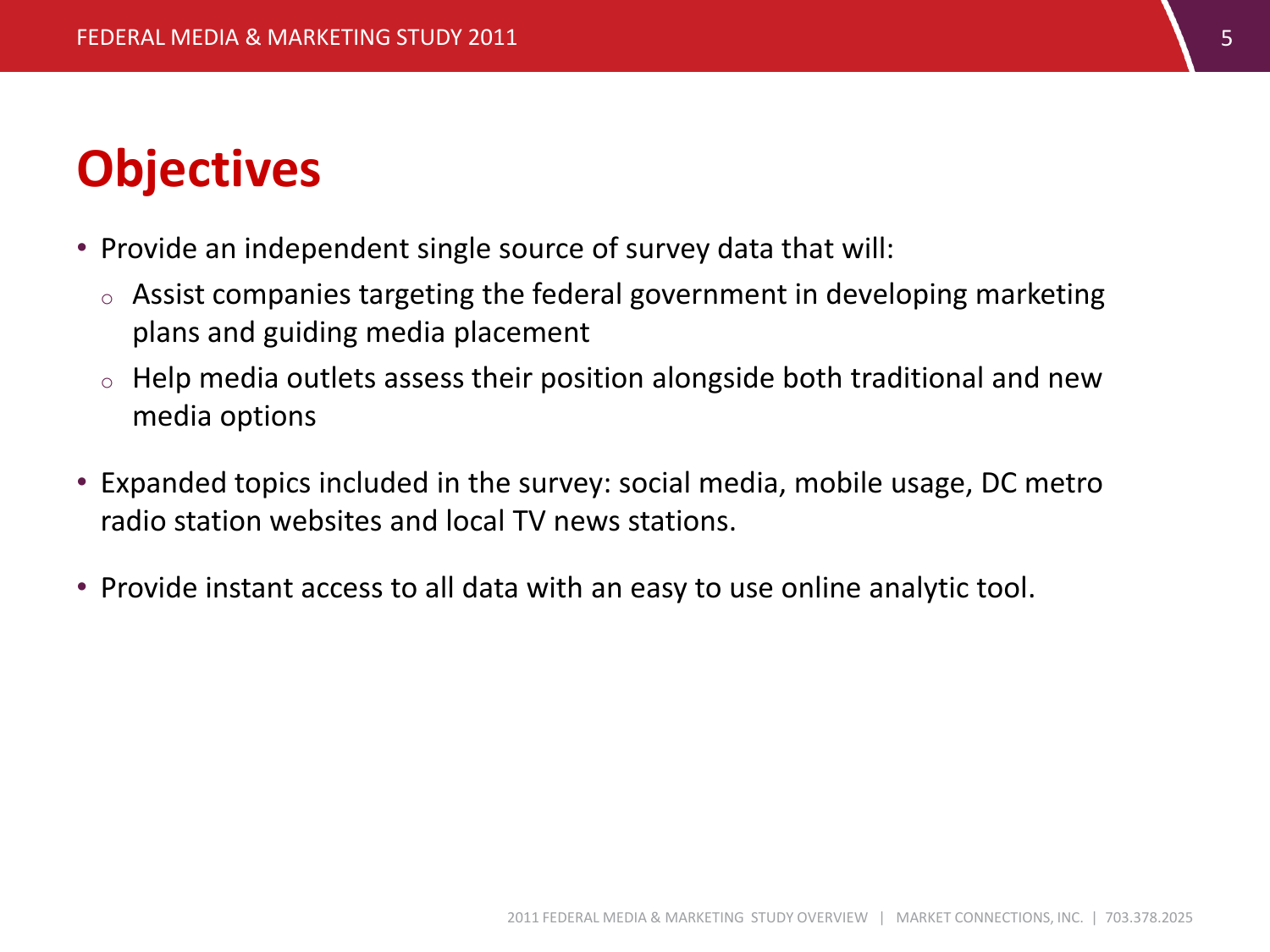### **Background**

#### **What are the tools we currently have to measure and compare media options?**

Print:

- <sup>o</sup> BPA/ABC statements qualify "receivership"
- <sup>o</sup> Subscriber studies

Web sites:

 $\circ$  Third party ad servers and measuring companies

Traditionally, the media community has to evaluate *all* of these information sources *separately* for the federal market.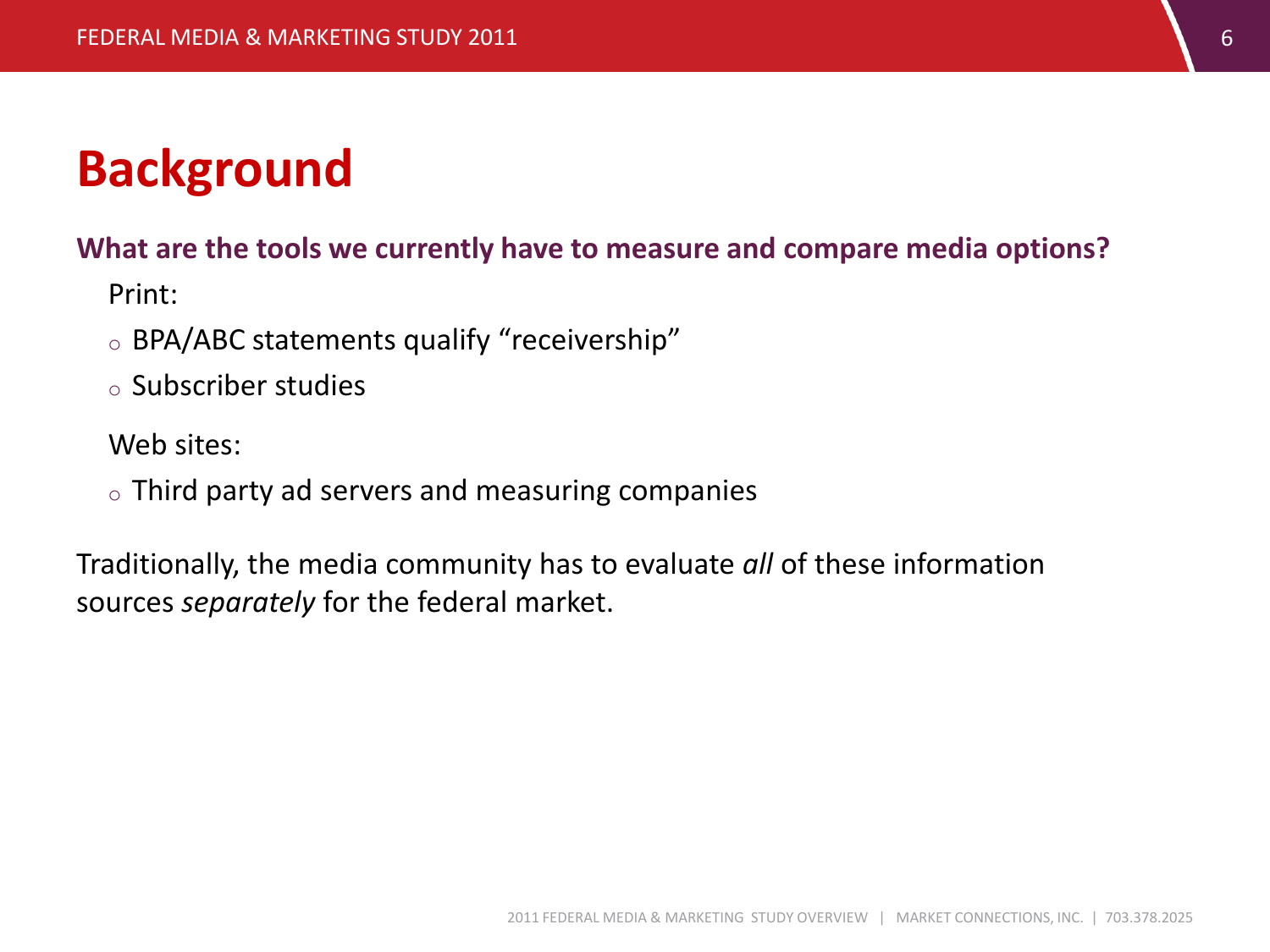## **Methodology**

- Comprehensive respondent base
	- <sup>o</sup> 14 publications
	- <sup>o</sup> Third party databases
	- <sup>o</sup> Associations and other websites
- Over 120,000 unique names and email addresses
- Online survey fielded in November 2010 January 2011
- Sample size: Over 3,000
- Data weighted to ensure publications were not over or under represented in sample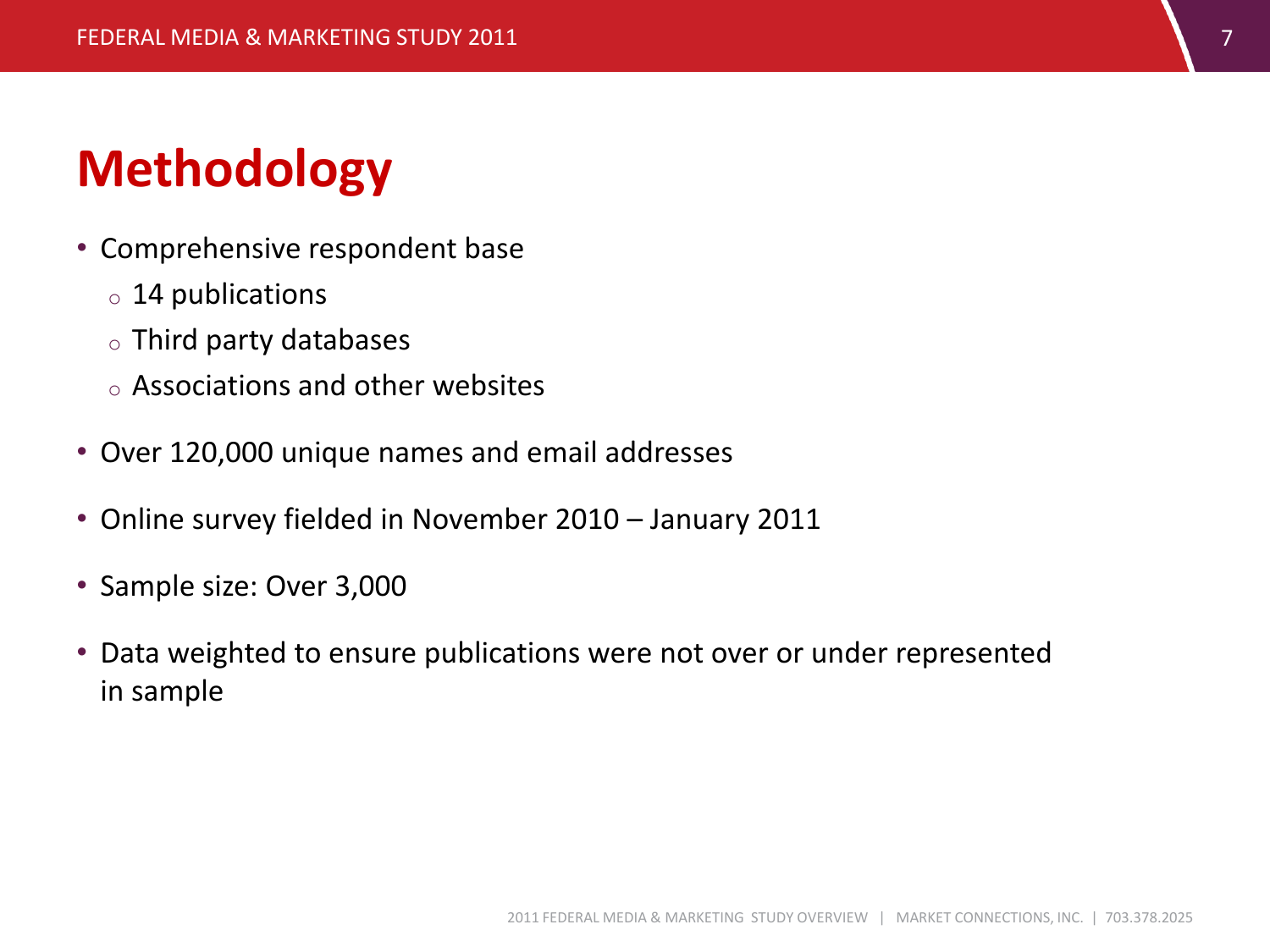#### **Respondent Base**

Air Force Times Armed Forces Journal Army Times Aviation Week & Space Tech Defense News Defense Systems **FCW** Federal Times **GCN** 

Government Executive Government Executive Government Security News **HSToday** Marine Corps Times Military.com Navy Times NCMA Carrolls' Directories Market Connections' Federal Panel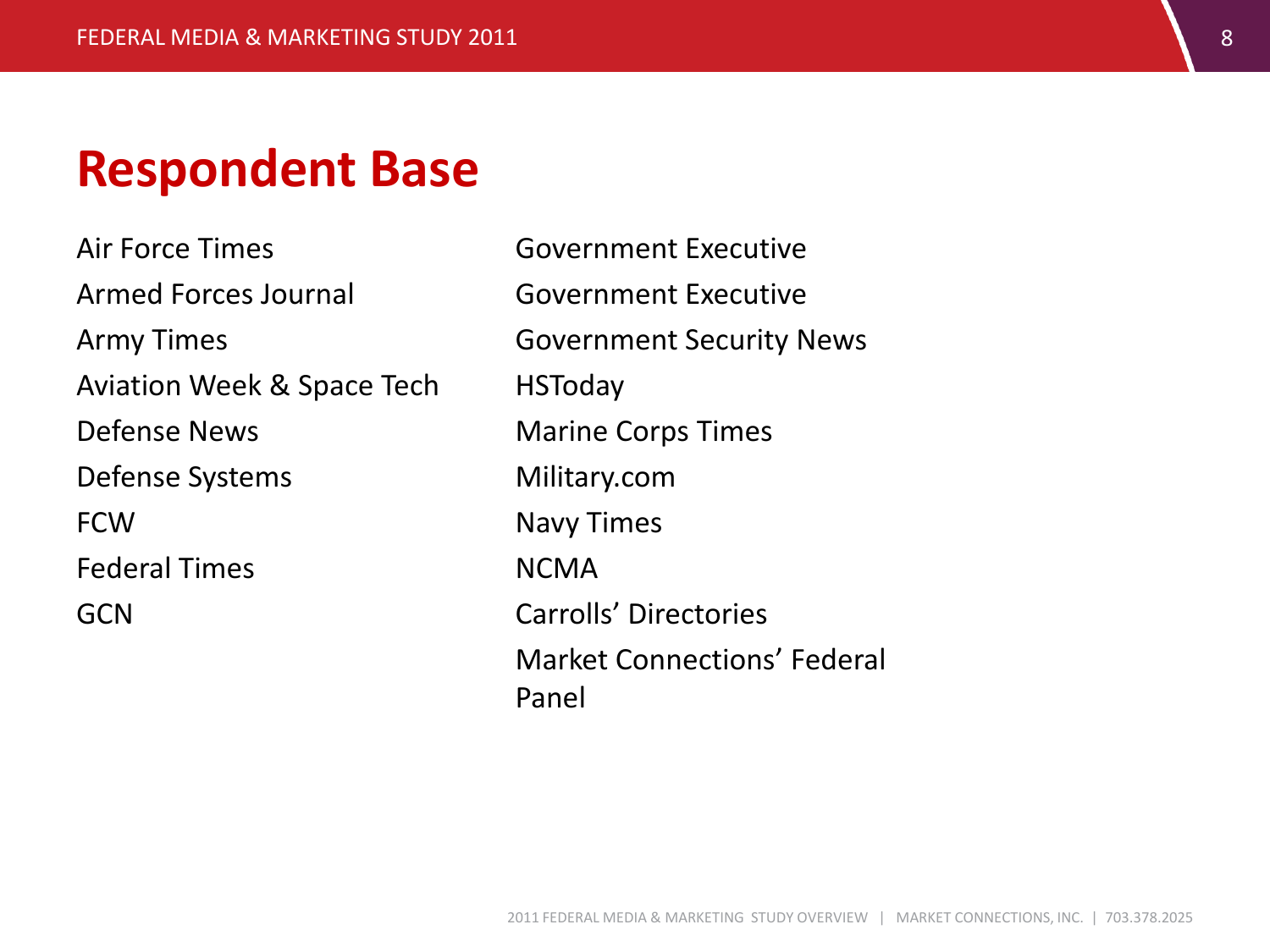### **Topics Covered**

Demographics:

- Agency
- Location
- Age
- Gender
- Education
- Grade/rank

Job function

Purchase responsibility

Trade show/webinar attendance

Media usage including:

- Print
- Web sites
- Blogs
- Social media
- Mobile
- DC Metro newspapers
- DC Metro radio
- DC Metro radio websites
- DC Metro TV news stations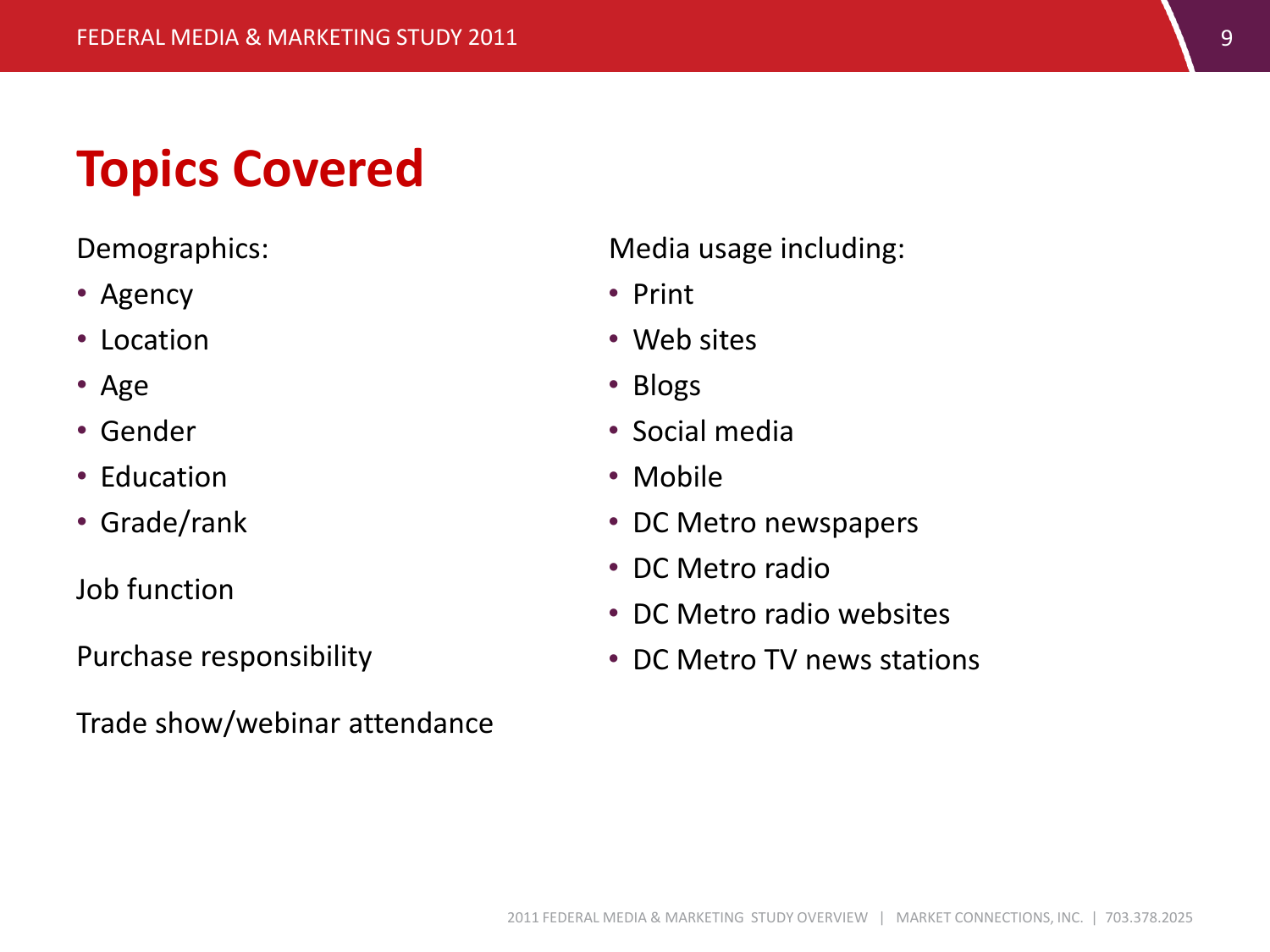#### **Job Function**

Accounting, budget and finance Administration and office services Aviation services/operations Field combat Emergency response/safety Energy and environmental Engineering and architecture Executive and command Facilities, real estate Forestry, wildlife and environment Human resources Information technology, computers, systems

Intel/ security Law enforcement/ public safety Legal, law, patent, copyright Logistics Maintenance and repair Medical, health Project/program management Purchasing, contracting Scientific, mathematics, R&D Social sciences, welfare Training, education Telecomm/ communications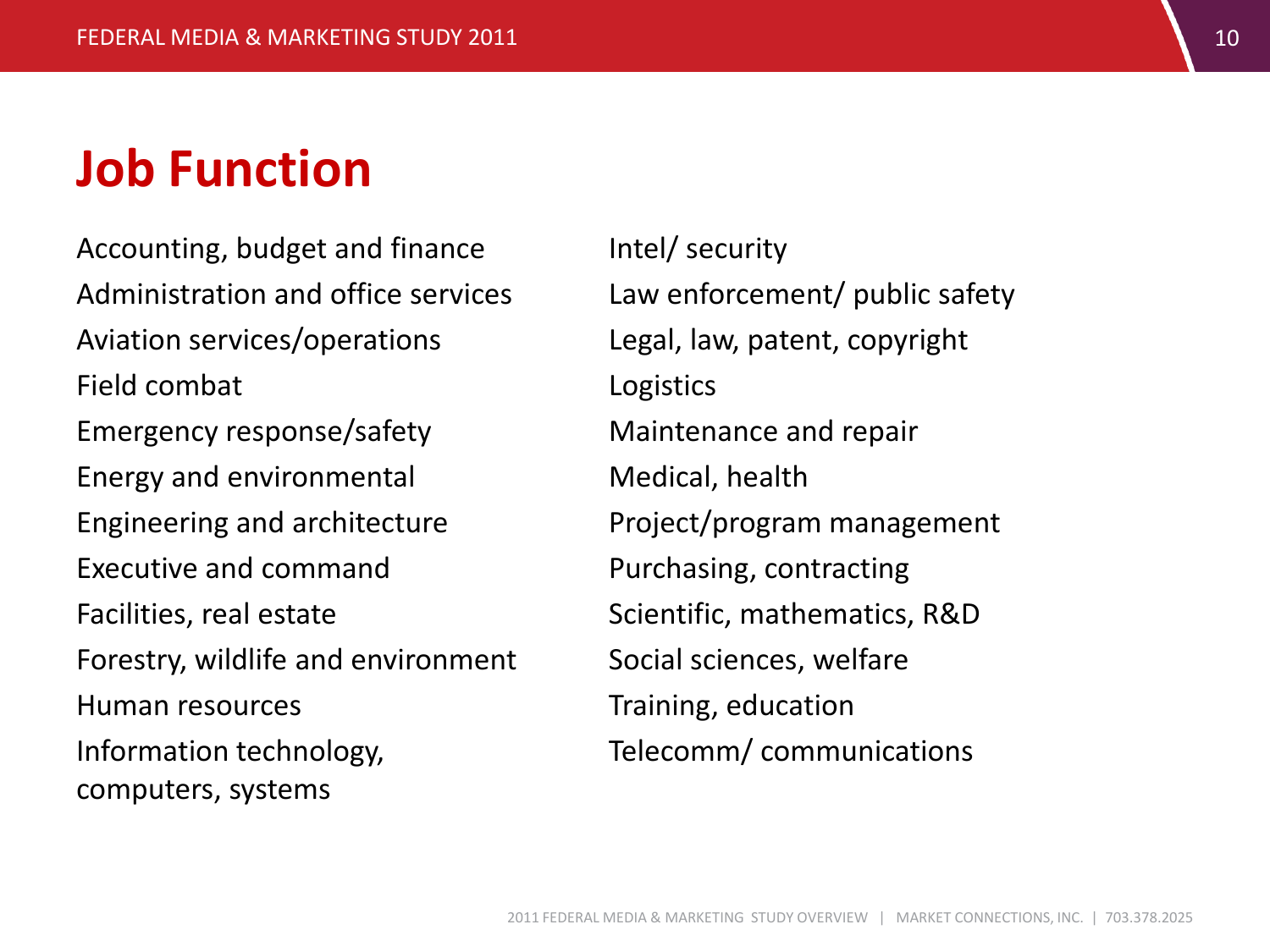### **Product and Service Purchase Categories**

- Aircraft
- Aviation/aerospace products & services
- Building/facilities/real estate/office space
- Command and control systems/C4ISR
- Communications/ telecommunications
- Computer systems/hardware
- Consulting services
- Defense communication systems
- Education/training classes

& services

- Energy conservation products/services
- Engineering products/services
- Environmental engineering Legal services services
- Financial services
- Fleet or individual auto purchases/lease
- Furniture/furnishings
- Ground maintenance
- Human resource services
- Intel/ security
- IT security
- IT services
- Laboratory, scientific and medical products
- Law enforcement/ fire/emergency
- - Marketing/media services
	- Office equipment, supplies
	- Simulation/training equipment/services
	- Software
	- Subs/ships
	- Travel services
	- Weapons/combat systems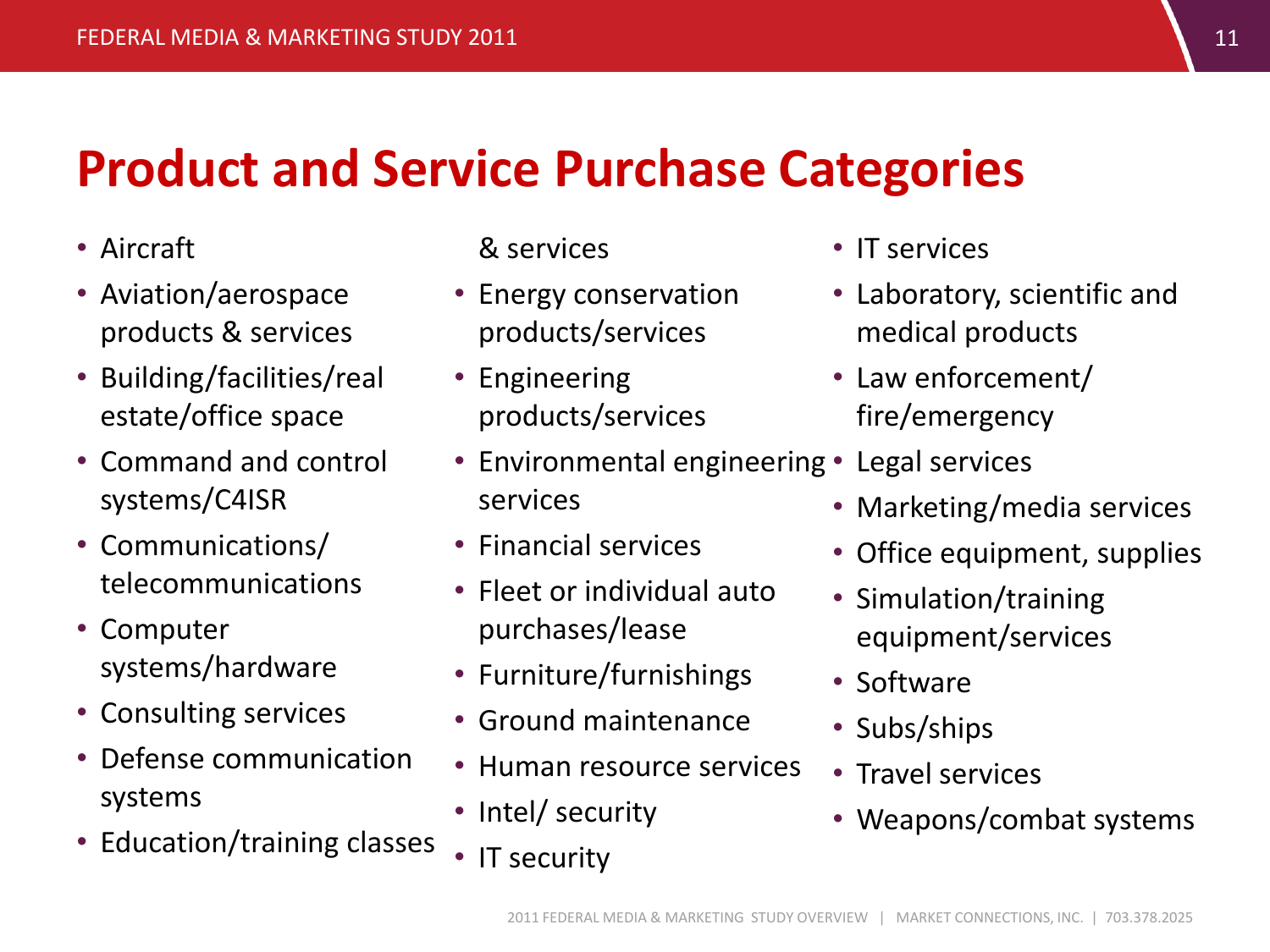#### **Media Usage Details**

37 Publications

44 Web sites

16 Social media sites

Access and participation in blogs

Media preferences (online, print, mobile)

Mobile use

16 DC Metro radio stations and websites

10 TV news stations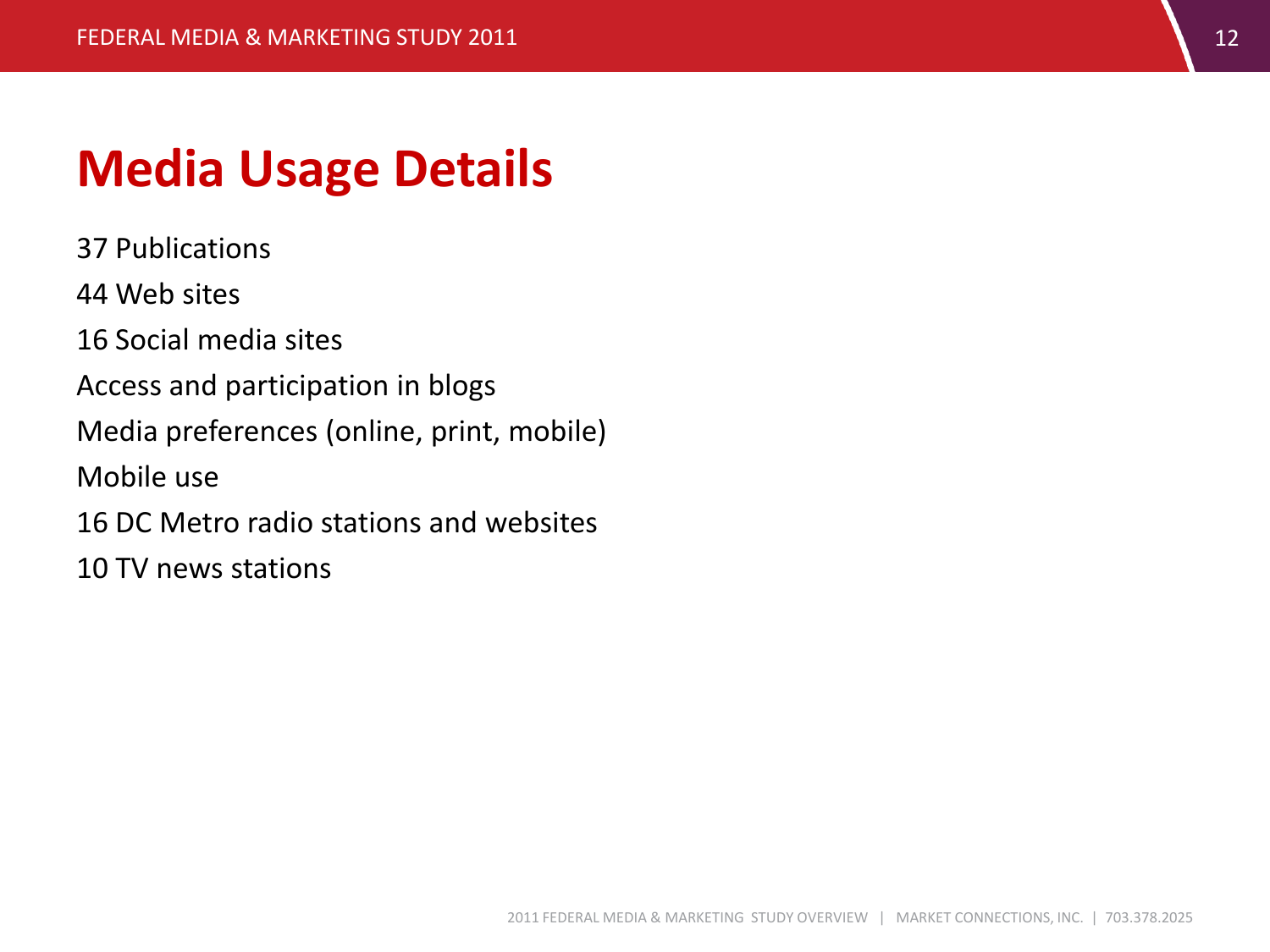#### **Federal Publications**

Air Force Magazine Air Force Times Armed Forces Journal Army Magazine Army Times Aviation Week Contract Management C4ISR Journal Defense News Defense Systems **FCW** Federal Times

**GCN** Government Executive Government Product News Government Security News HS Today Jane's Defense Weekly Marine Corps Times Military Engineer Military Information Technology Military Logistics Forum National Guard

Naval Institute Proceedings Navy Times Seapower **Security** Security Management Signal Special Operations Technology The Officer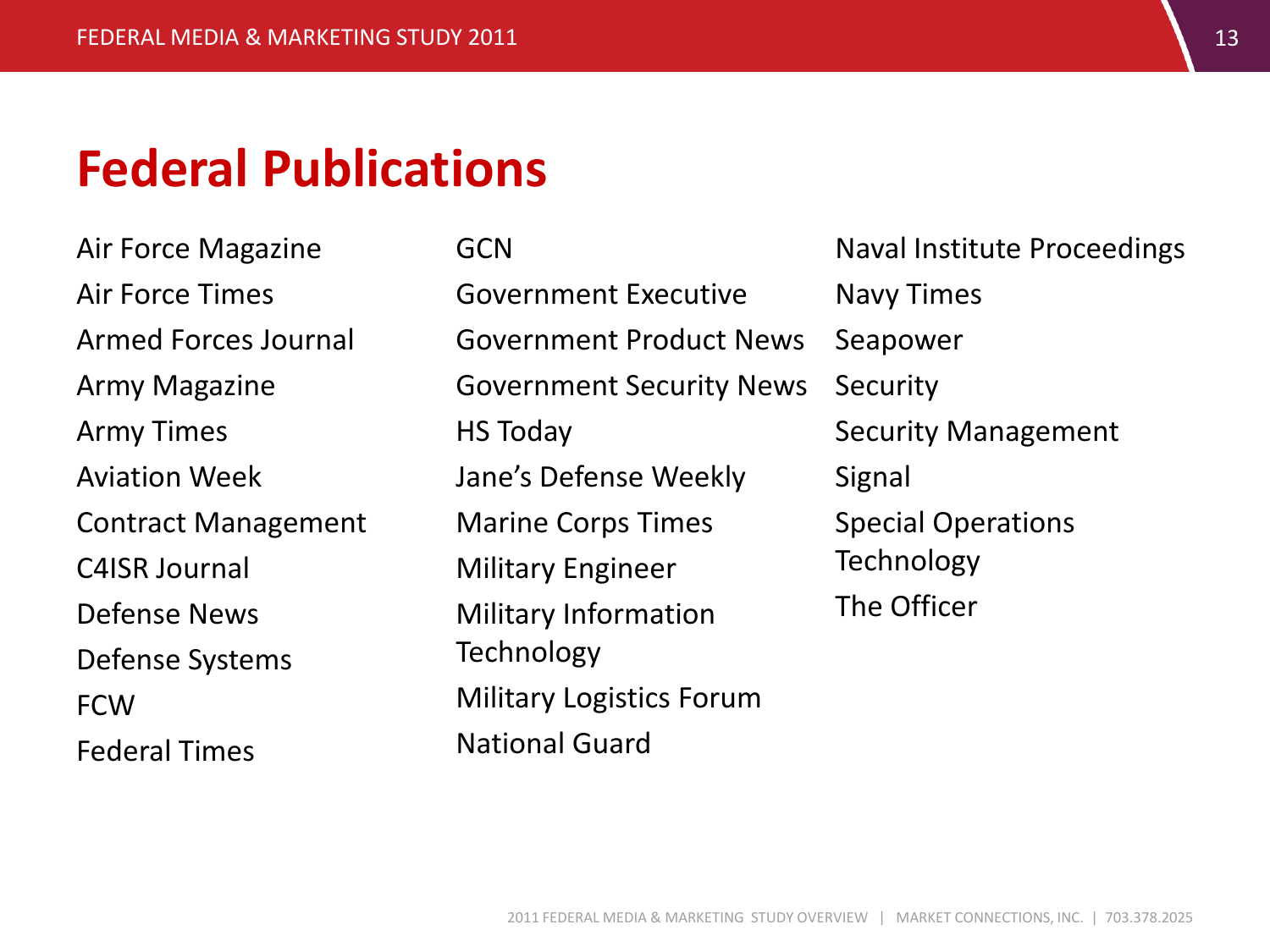#### **Business & News Media Publications**

Bloomberg Business Week

Newsweek

Time

US News and World Report

USA Today

Washington Post

Wall Street Journal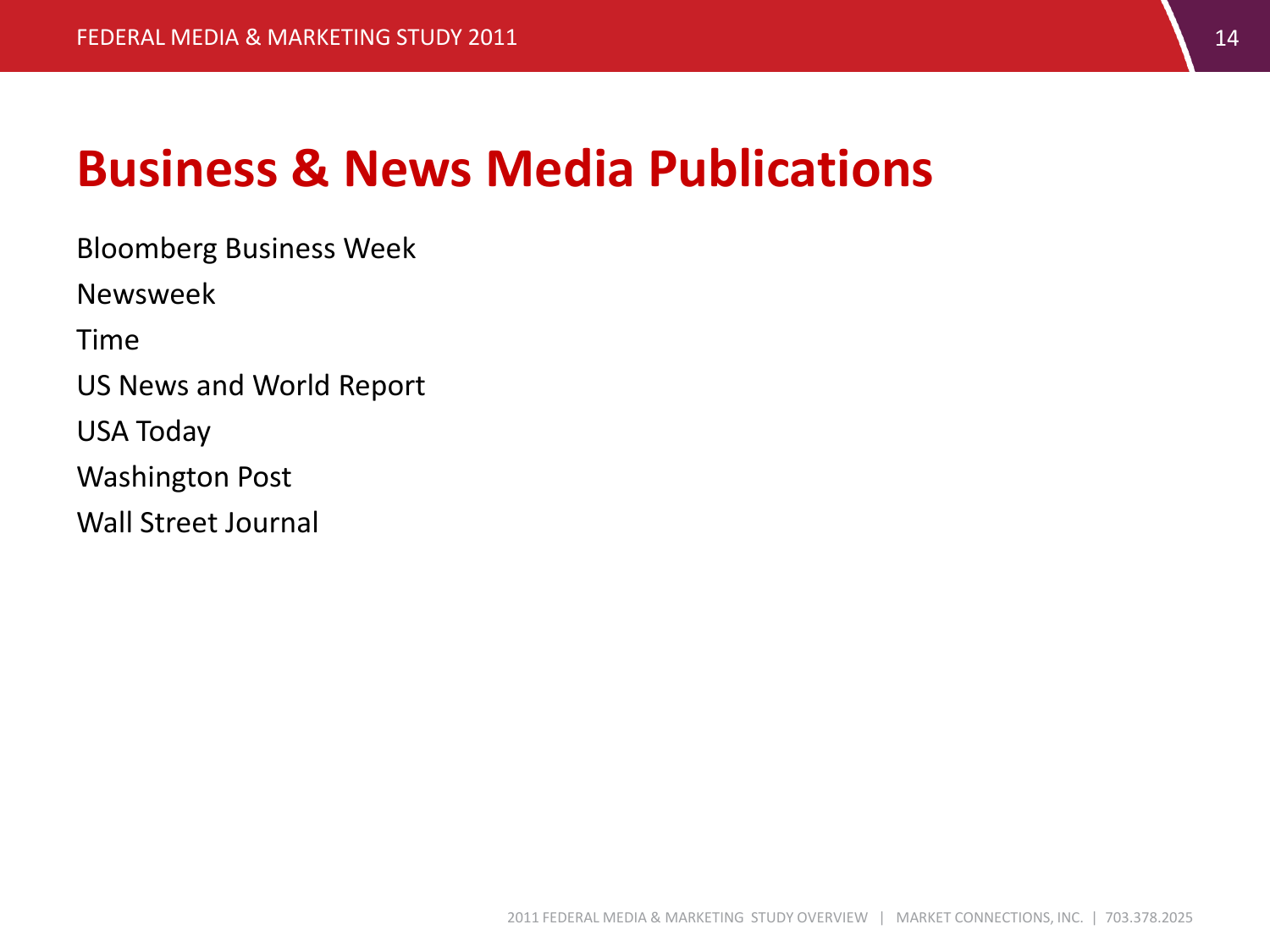#### **Federal Websites**

AFCEA.org AirForceTimes.com Armed ForcesJournal.com ArmyTimes.com AUSA.org AviationWeek.com C4ISRJournal.com DefenseNews.com DefenseSystems.com FCW.com FederalTimes.com GCN.com GovExec.com

GovPro.com GSNMagazine.com HSToday.us Janes.com KMImediagroup.com MarineCorpsTimes.com MILITARY.com NavyLeague.org NavyTimes.com NCMAHQ.org Nextgov.com NGAUS.org ROA.org

SAME.org SecurityMagazine.com SecurityManagement.com USNI.org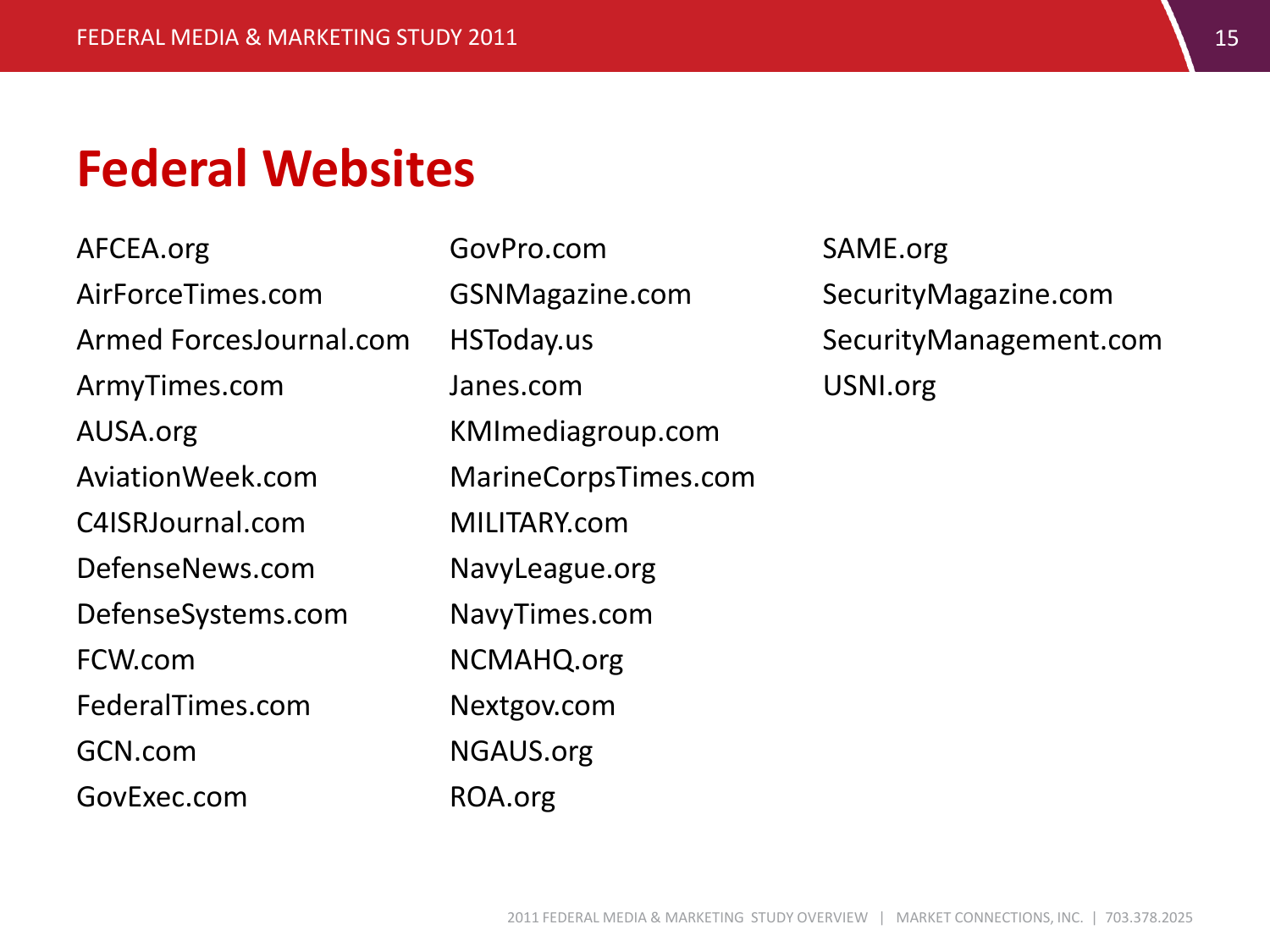#### **Business & News Media Websites**

| Accuweather.com  | NewsWeek.com       |
|------------------|--------------------|
| BusinessWeek.com | Time.com           |
| CNBC.com         | USAToday.com       |
| CNN.com          | USNews.com         |
| CSpan.org        | WashingtonPost.com |
| FoxNews.com      | Weather.com        |
| MSNBC.com        | WSJ.com            |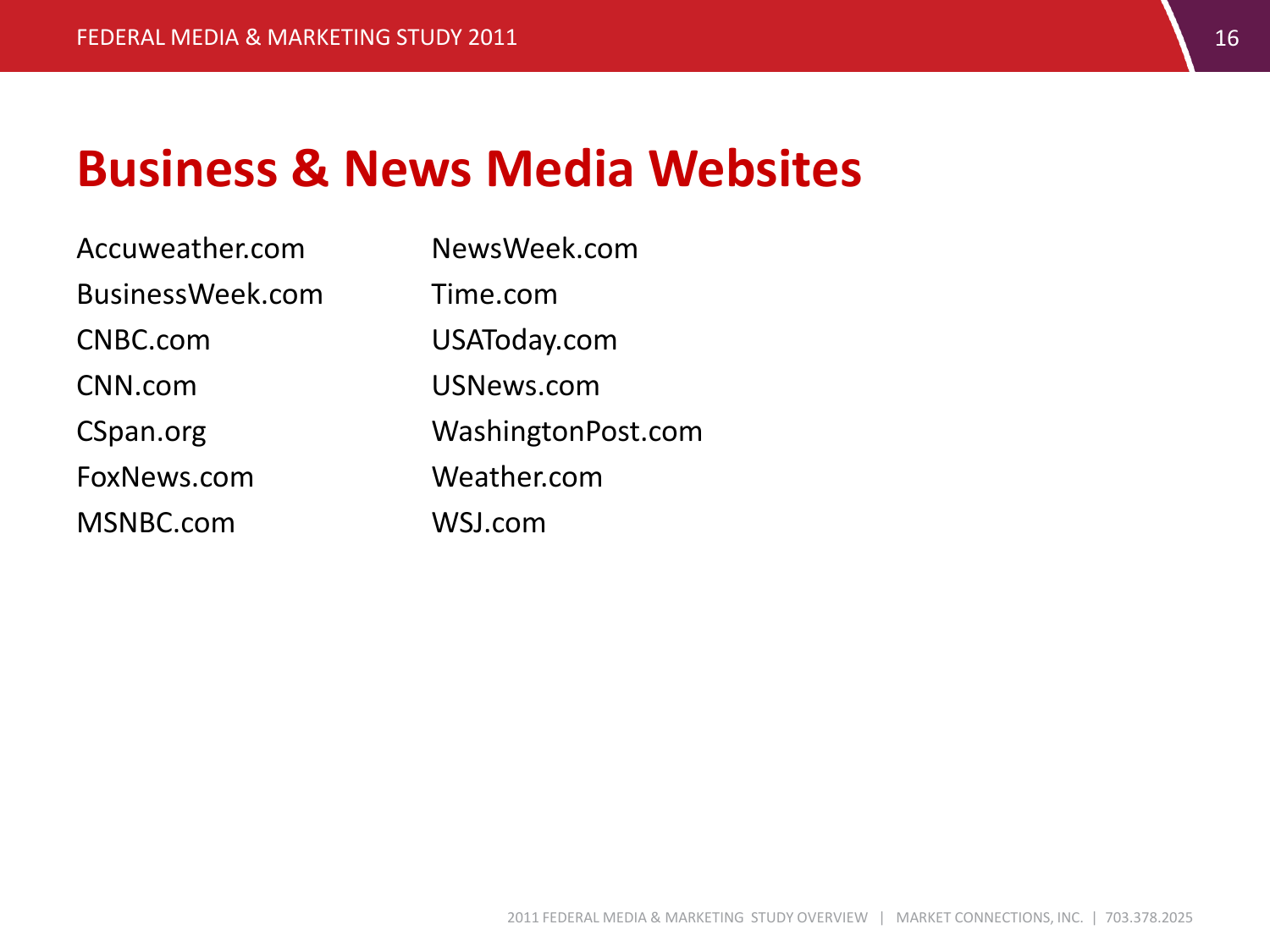#### **Social Media**

| Bebo          | <b>MySpace</b> |
|---------------|----------------|
| <b>BlipTV</b> | Paper.li       |
| Facebook      | Reddit         |
| Flickr        | Scribd         |
| foursquare    | StumbleUpon    |
| GovLoop       | Twitter        |
| GovTwit       | Vimeo          |
| LinkedIn      | YouTube        |
| MeriTalk      |                |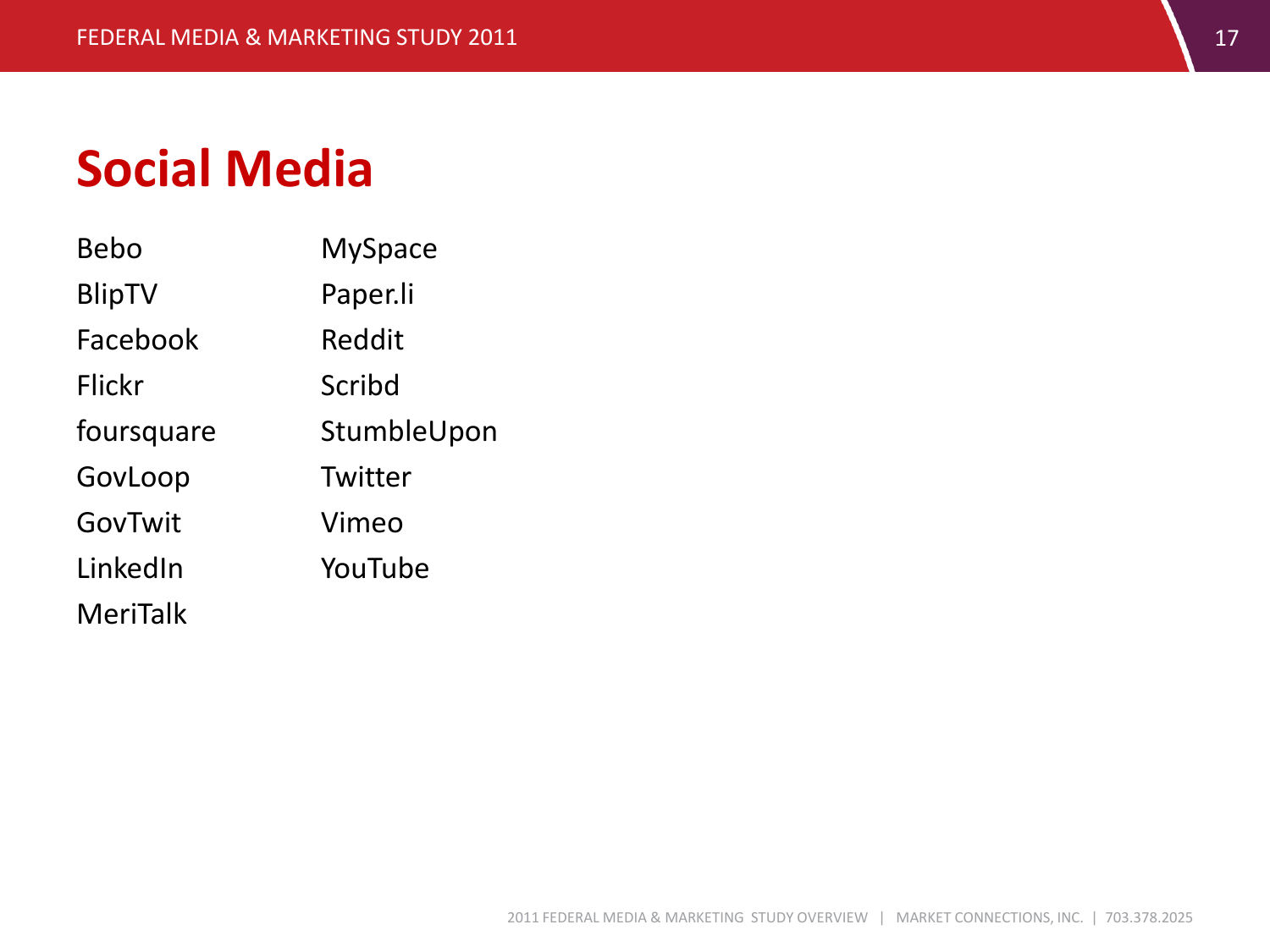#### **DC Metro Area**

#### **Newspapers/Publications:**

- Washington Post
- Washington Times
- Washington Examiner
- Washington Post Express
- Washingtonian Magazine
- Washington Business Journal

#### **TV News Stations:**

- 4 NBC WRC
- 5 FOX WTTG
- 7 ABC WJLA
- 9 CBS WUSA
- Channel 8 TBD
- CNN
- CNBC
- HLN Headline News
- Fox News
- MSNBC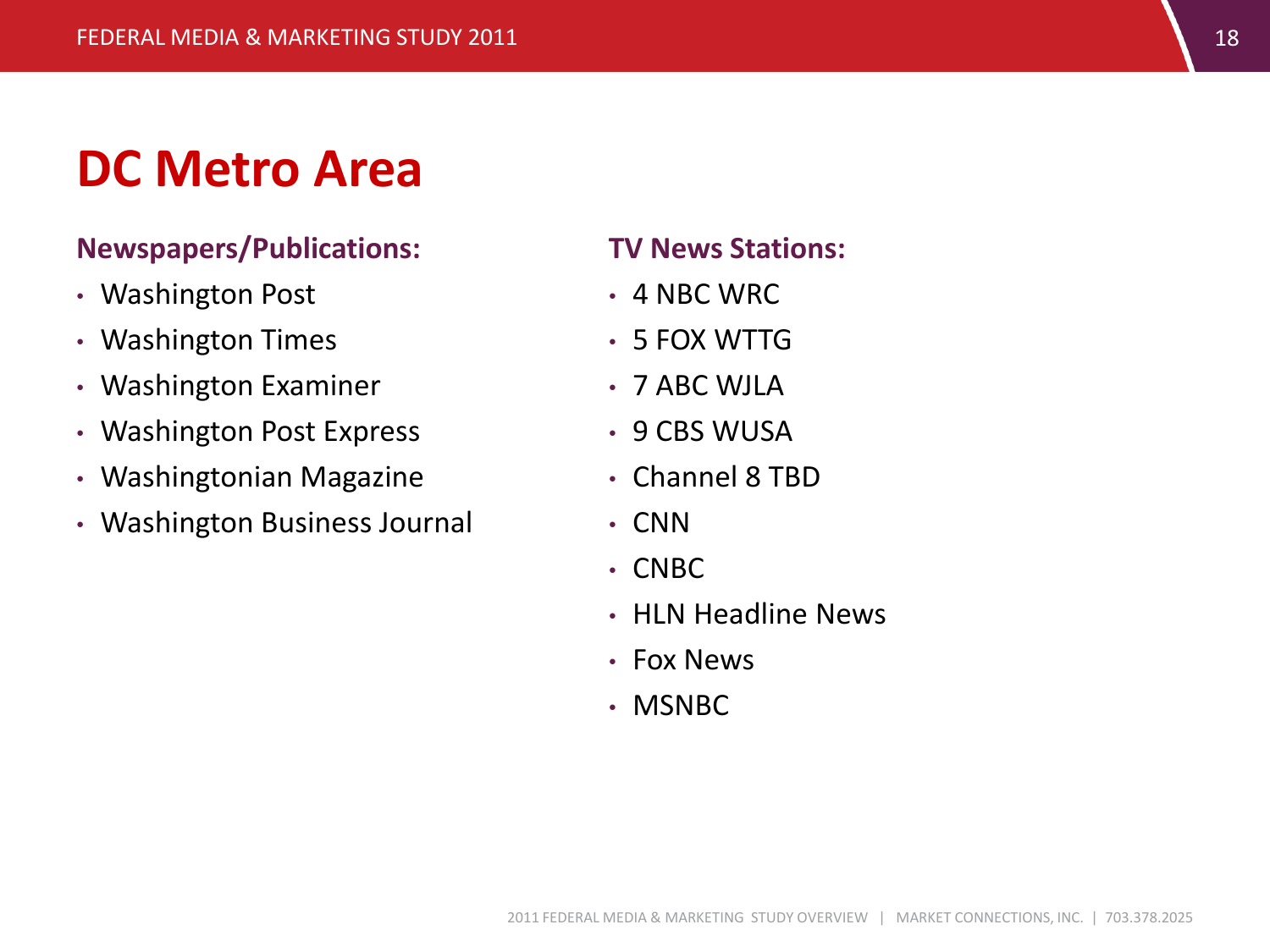#### **DC Metro Area Radio Stations & Websites**

| <b>WAMU 88.5 FM</b>  | WMAL 630 AM          |
|----------------------|----------------------|
| <b>WETA 90.9 FM</b>  | WTEM 980 AM          |
| <b>WPGC 95.5 FM</b>  | <b>WFED 1500 AM</b>  |
| <b>WHUR 96.3 FM</b>  | wtopnews.com         |
| <b>WASH 97.1 FM</b>  | federalnewsradio.com |
| <b>WMZQ 98.7 FM</b>  | weta.org             |
| <b>WIHT 99.5 FM</b>  | wmal.com             |
| <b>WBIG 100.3 FM</b> | espn980.com          |
| <b>WWDC 101.1 FM</b> | wamu.org             |
| <b>WTOP 103.5 FM</b> | wpgc.radio.com       |
| <b>WJZW 105.9 FM</b> | washfm.com           |
| <b>WJFK 106.7 FM</b> | dc101.com            |
| <b>WRQX 107.3 FM</b> | whur.com             |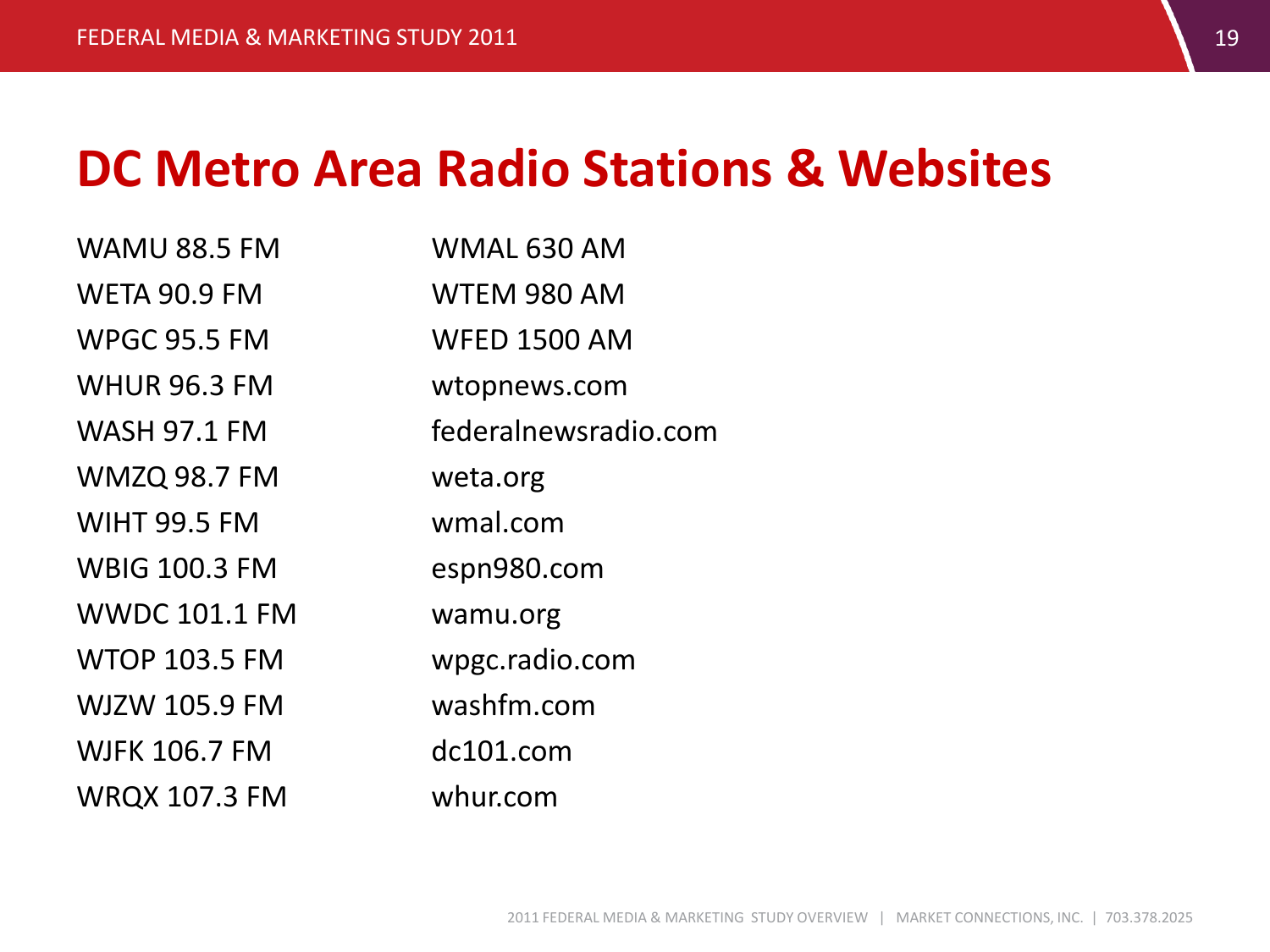### **Demographics: Agency Type**



**Civilian or Independent** 

Defense or Military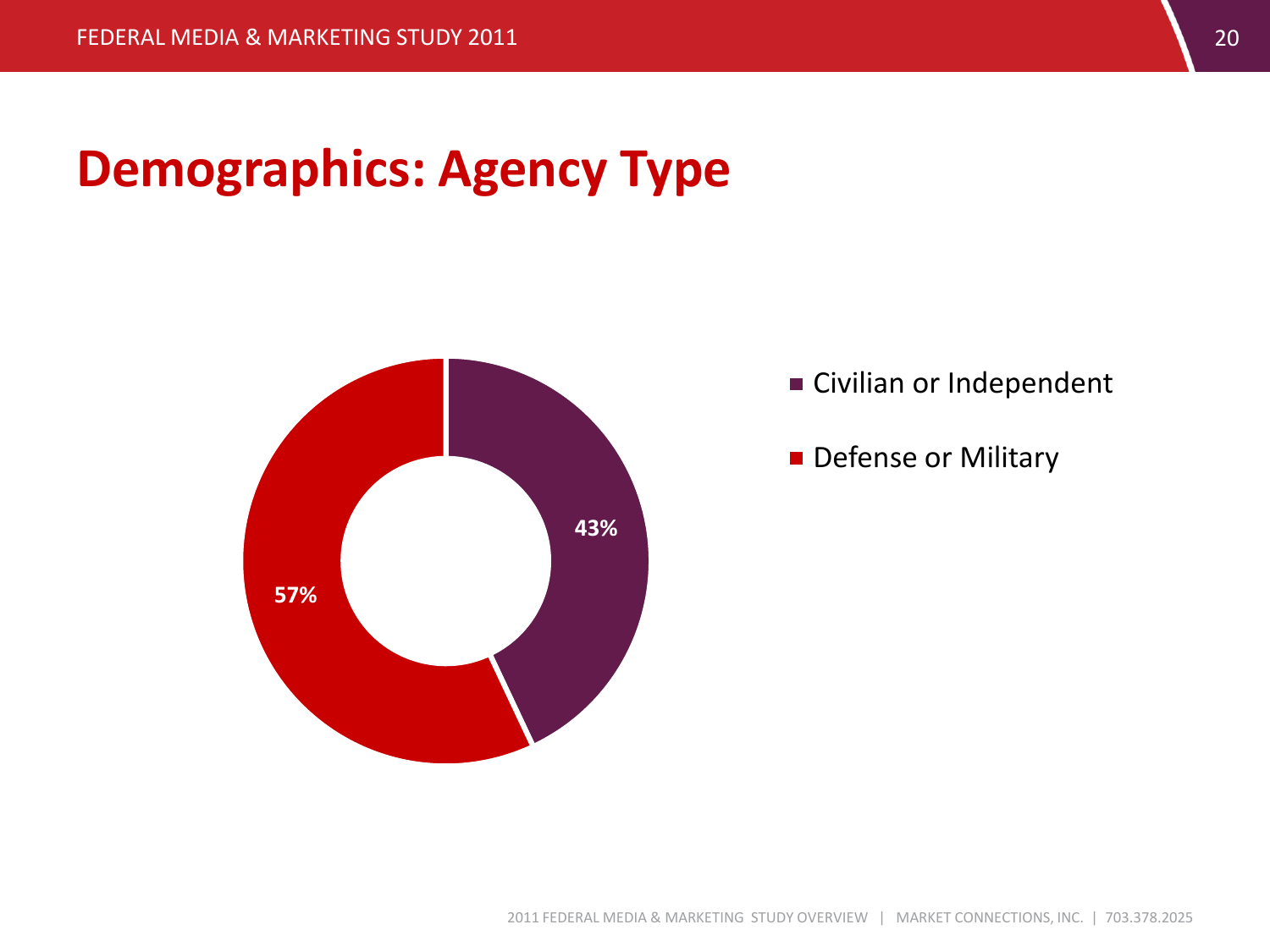### **Demographics: GSA Region**

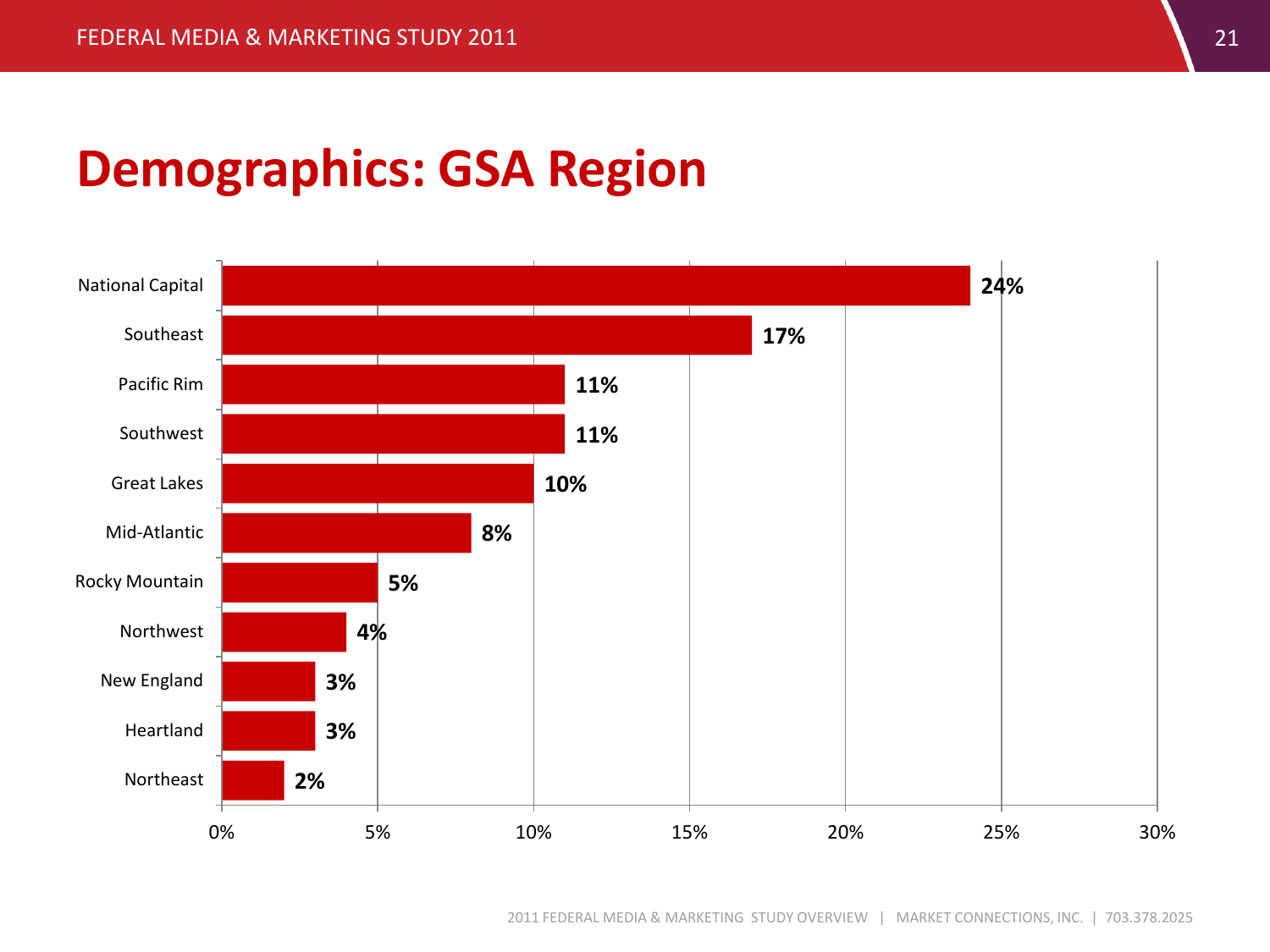#### **Demographics: Education**

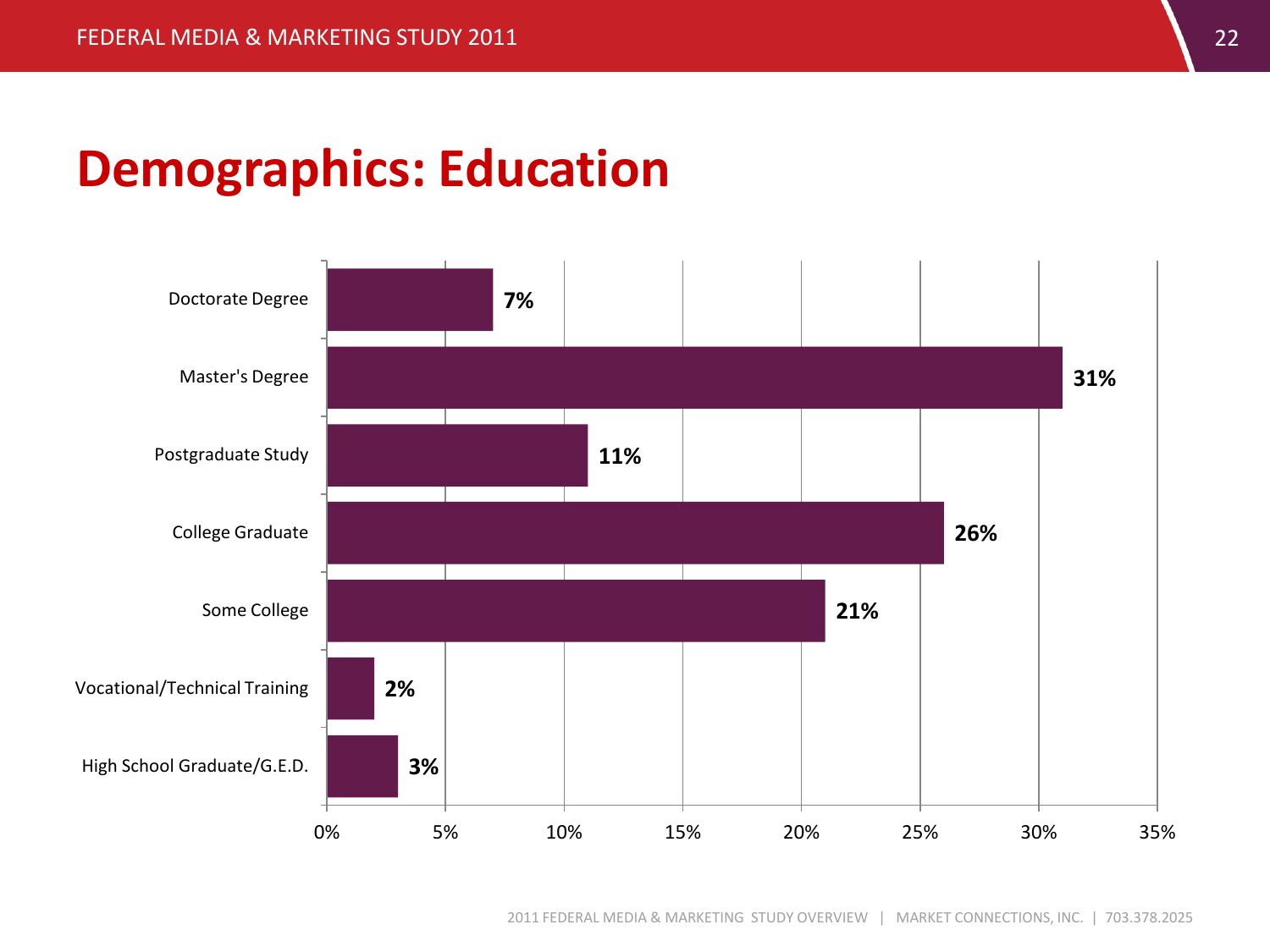#### **Demographics: Age**

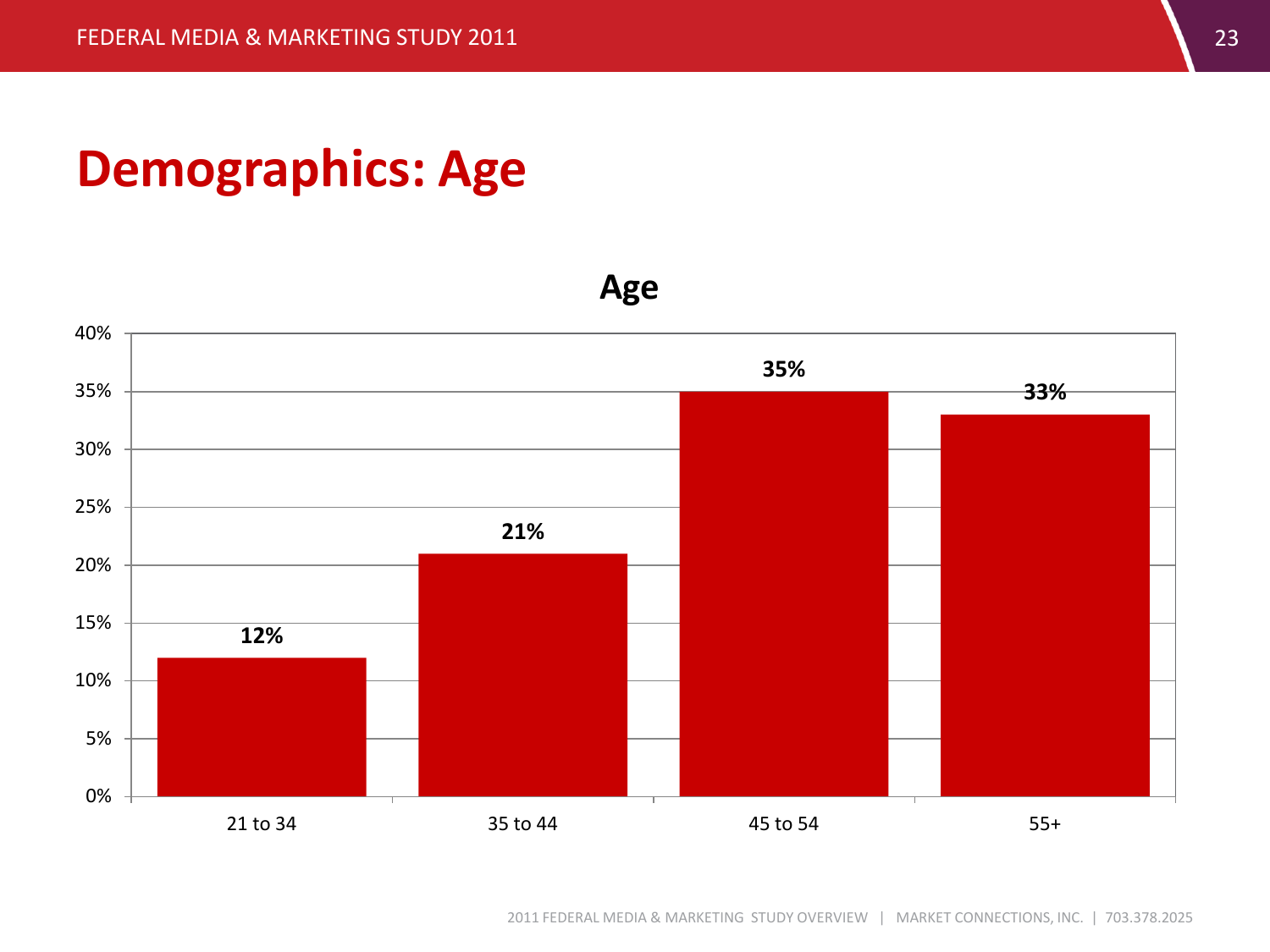#### **Involvement in Purchase Process**

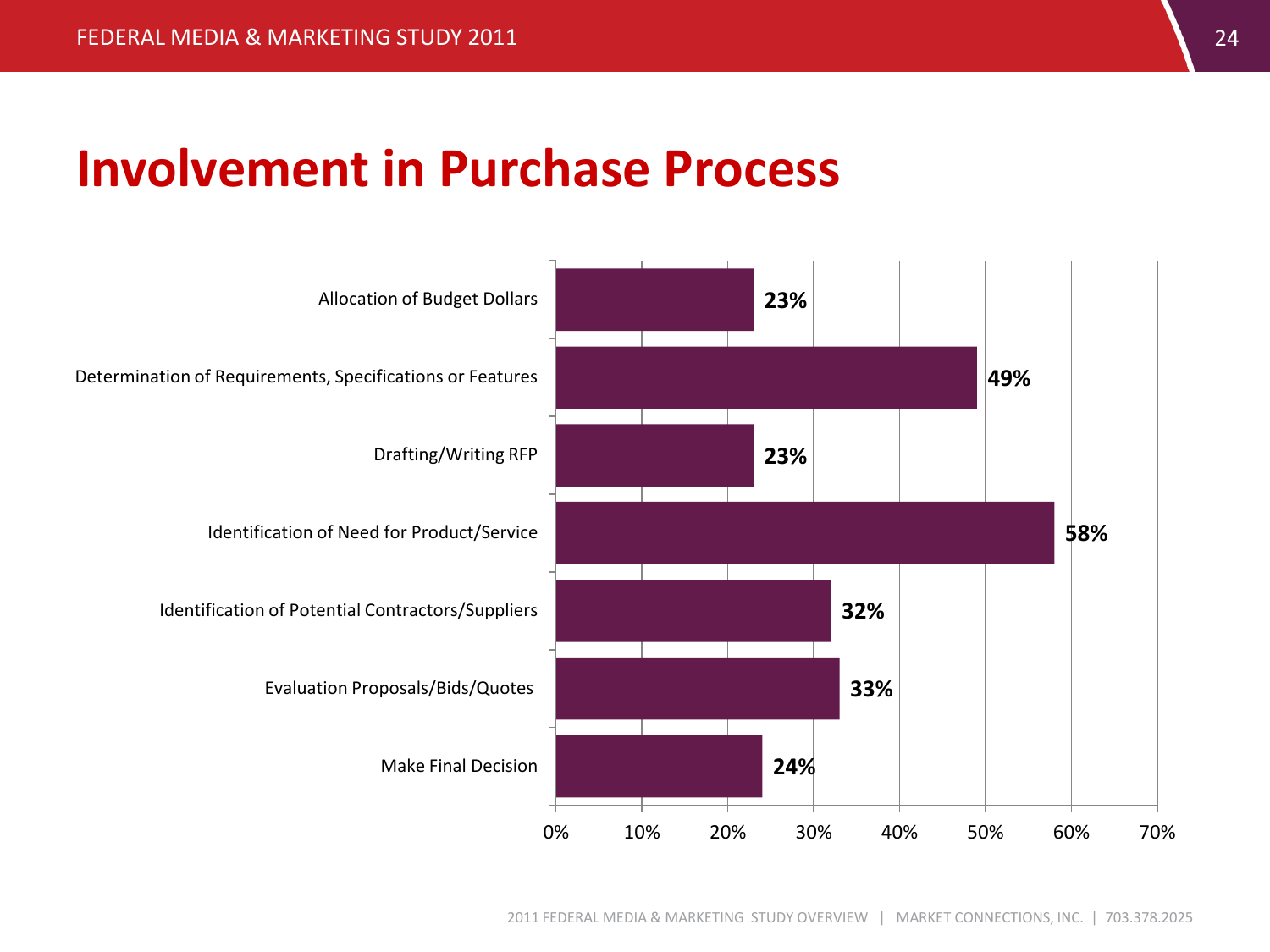#### **Top Job Functions**

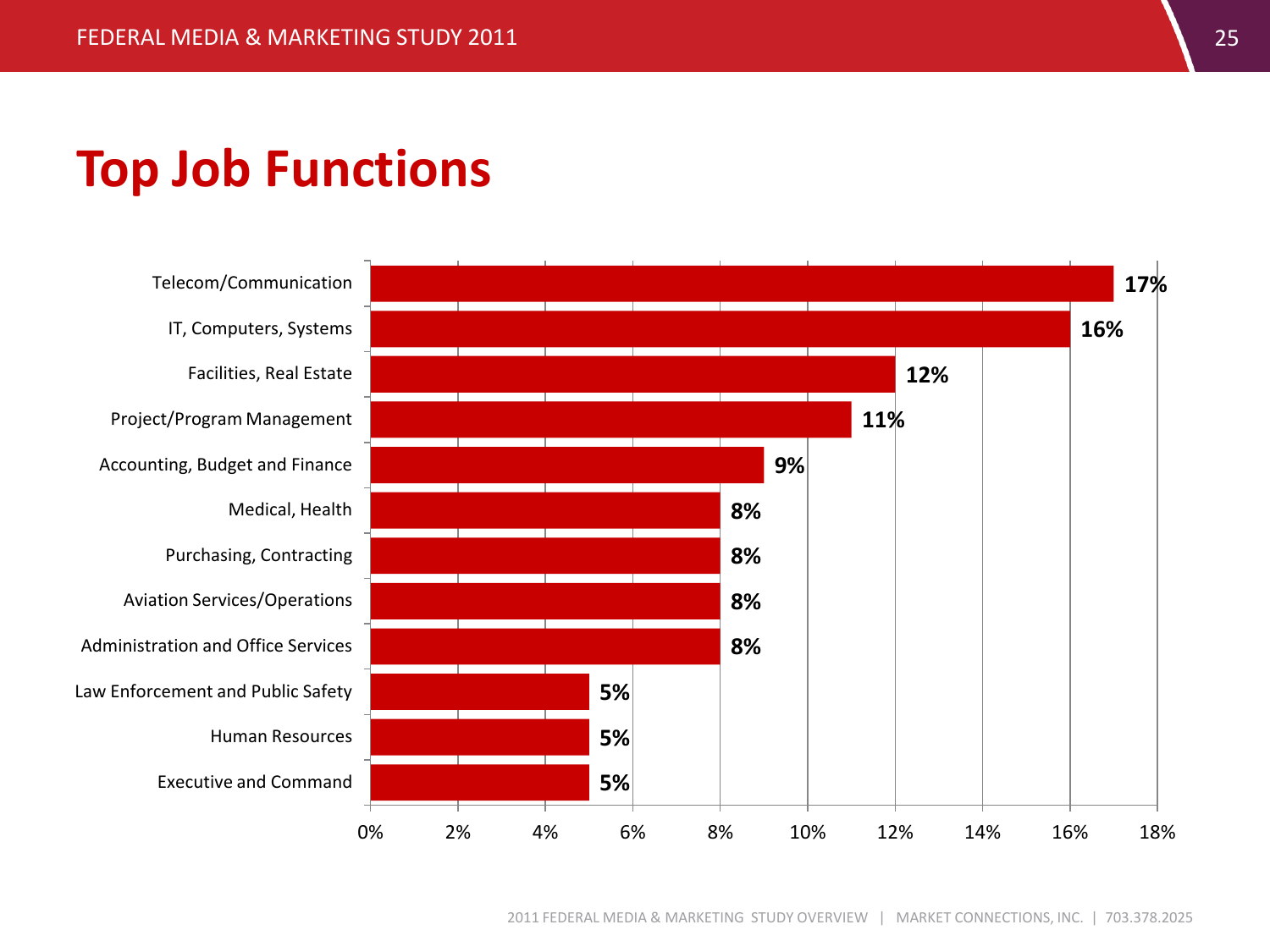#### **Top Product and Service Categories**

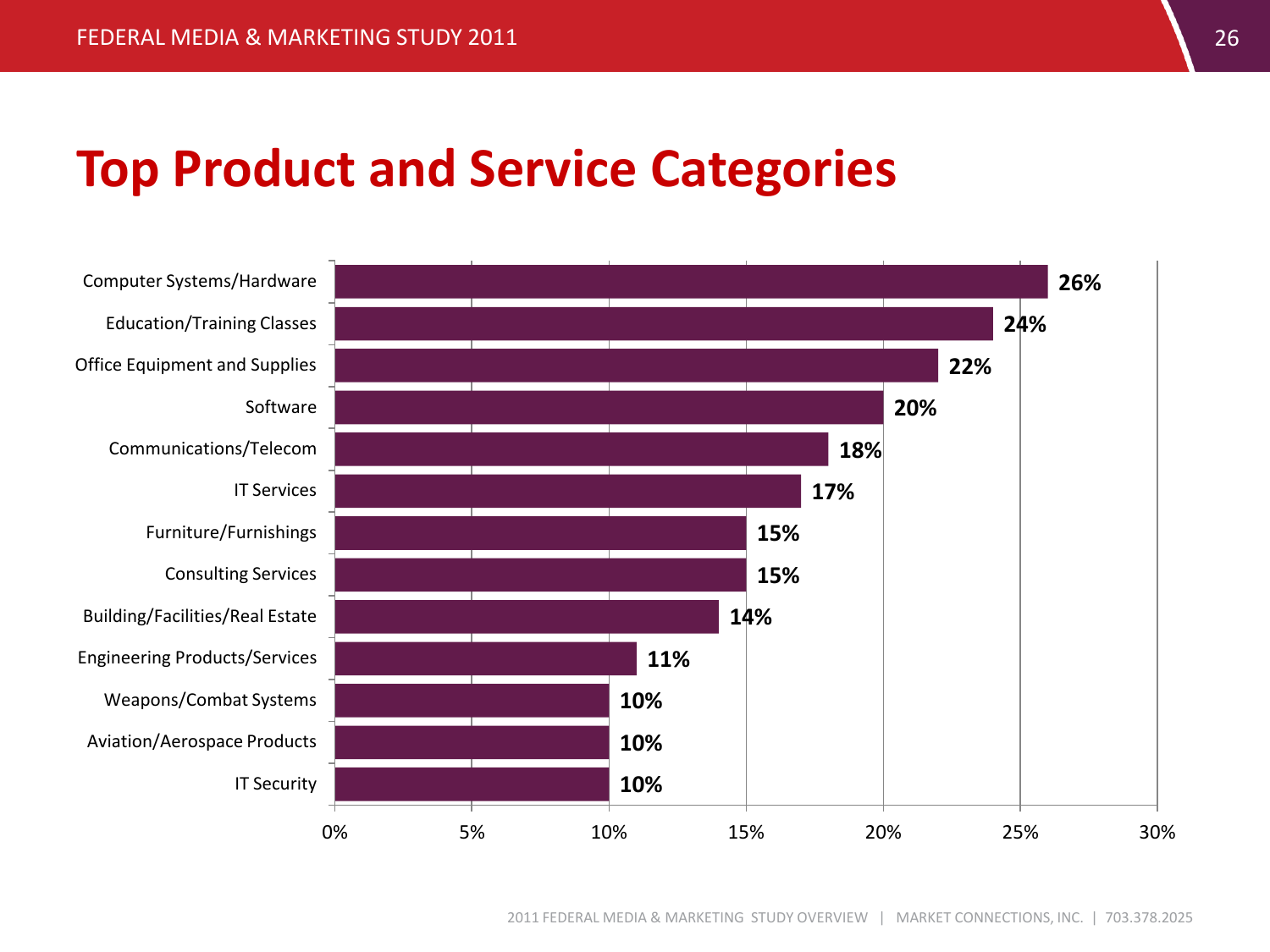#### **Preferences to Read Trade Publications**

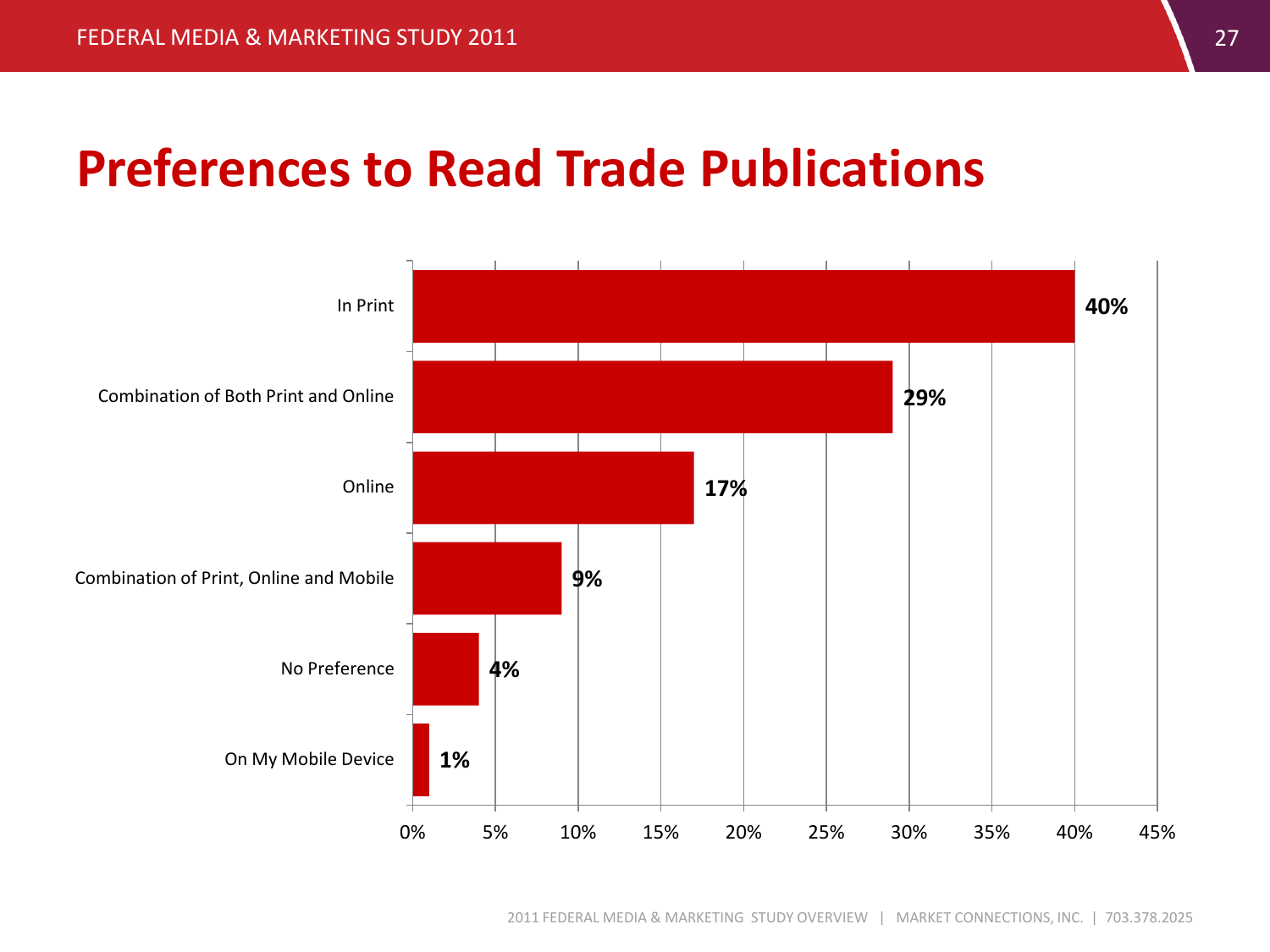#### **Top Federal Publications Read**

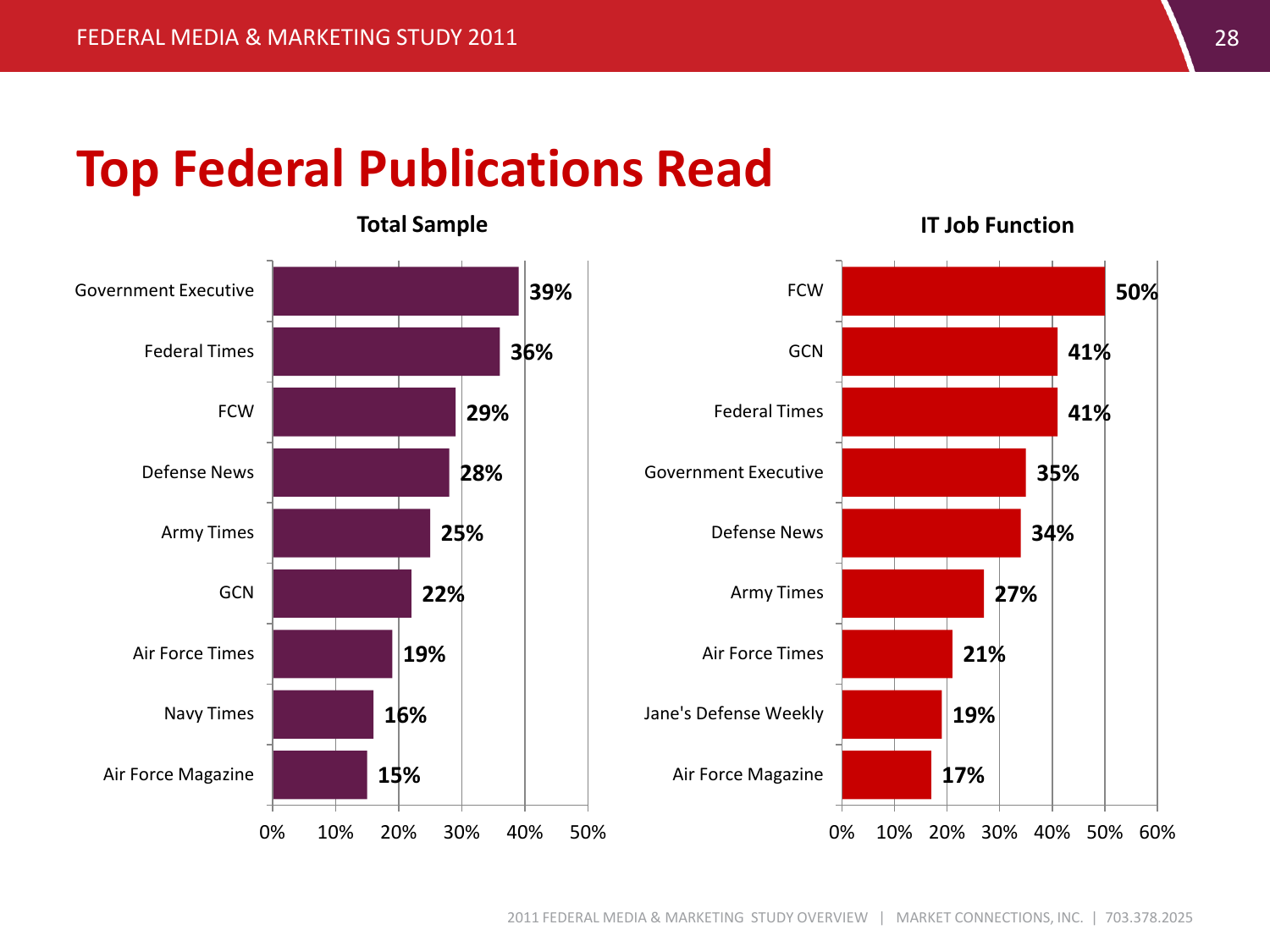#### **Top Websites Visited**

**Total Sample**



2011 FEDERAL MEDIA & MARKETING STUDY OVERVIEW | MARKET CONNECTIONS, INC. | 703.378.2025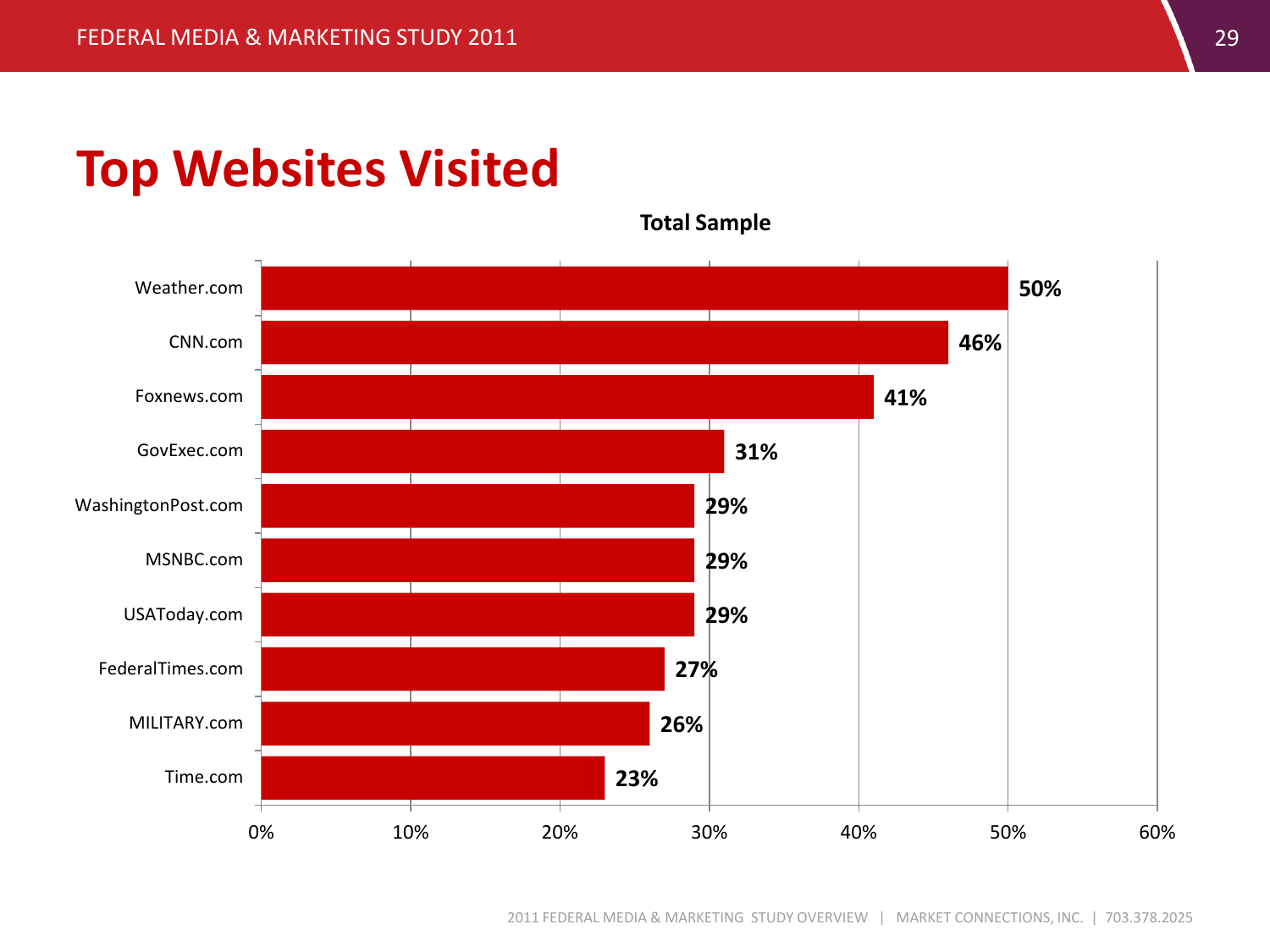#### **Top Websites Visited**





#### **Defense Respondents Civilian Agency Respondents**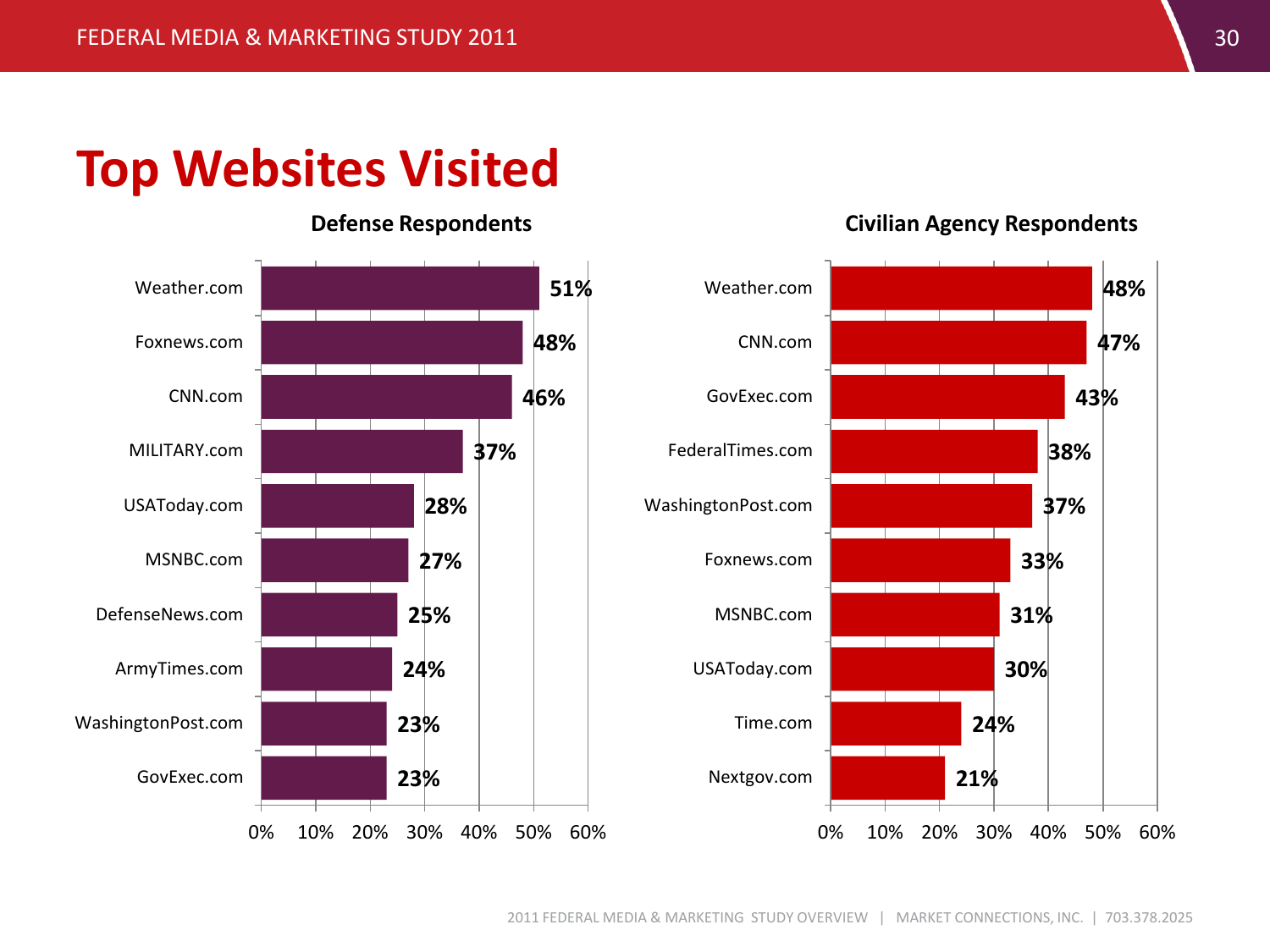### **Online Social Sites**

Are you allowed to access social networking sites at work?



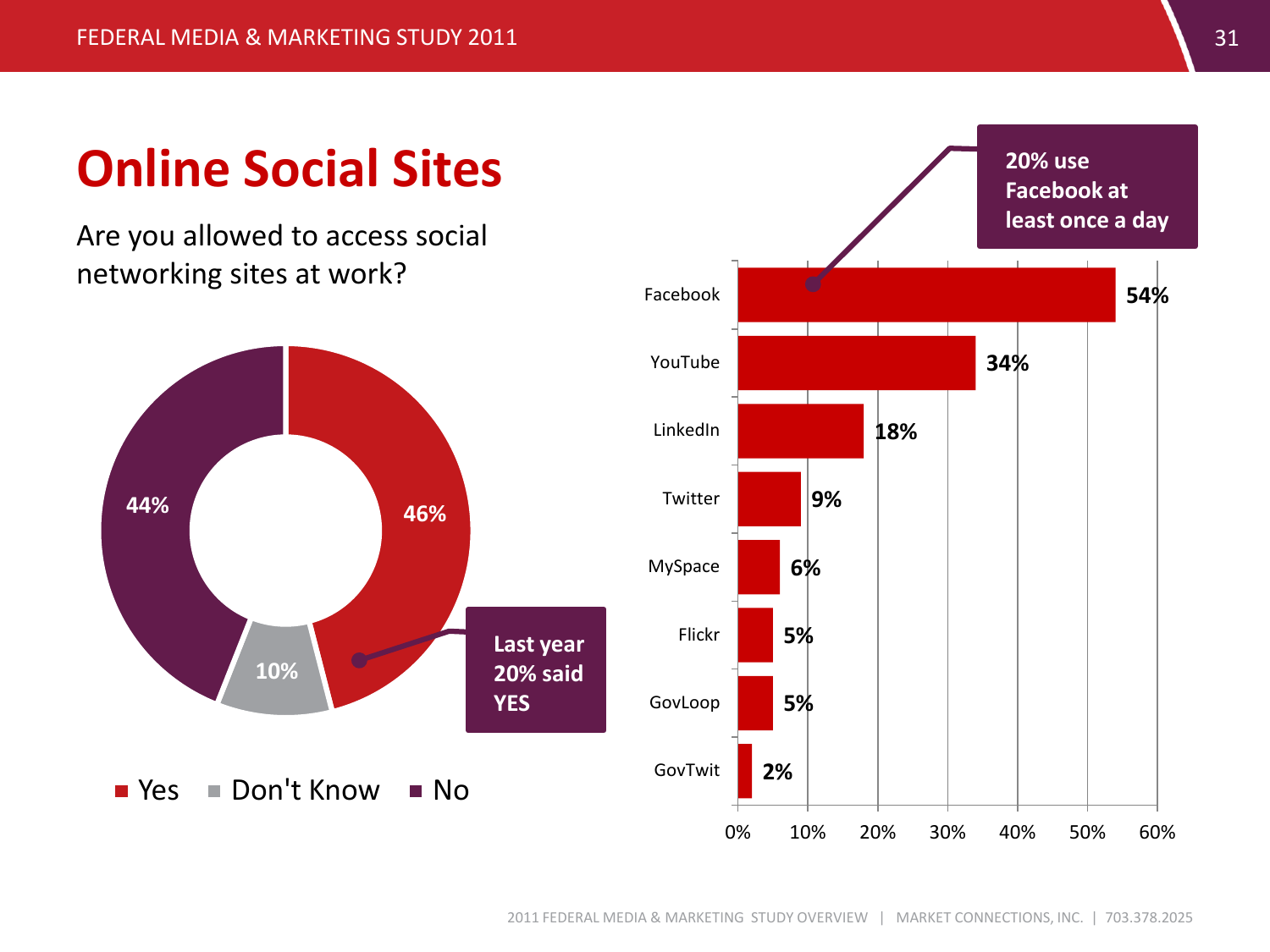#### **Federal Facebook Users**



- **Only Personal**
- Only Work
- Both Personal and Work



0% 5% 10% 15% 20% 25% 30%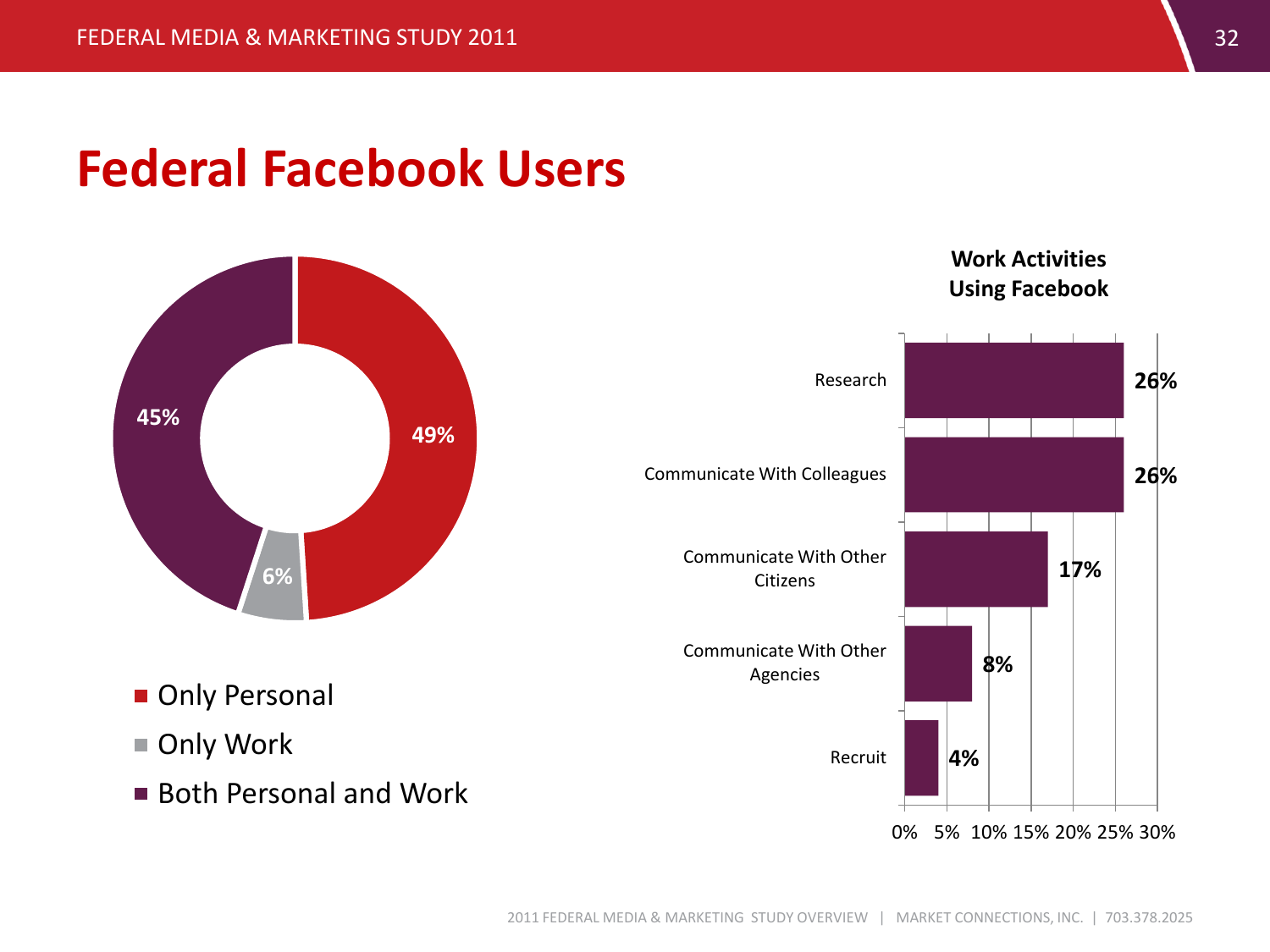#### **Event Attendance in Past 12 Months**

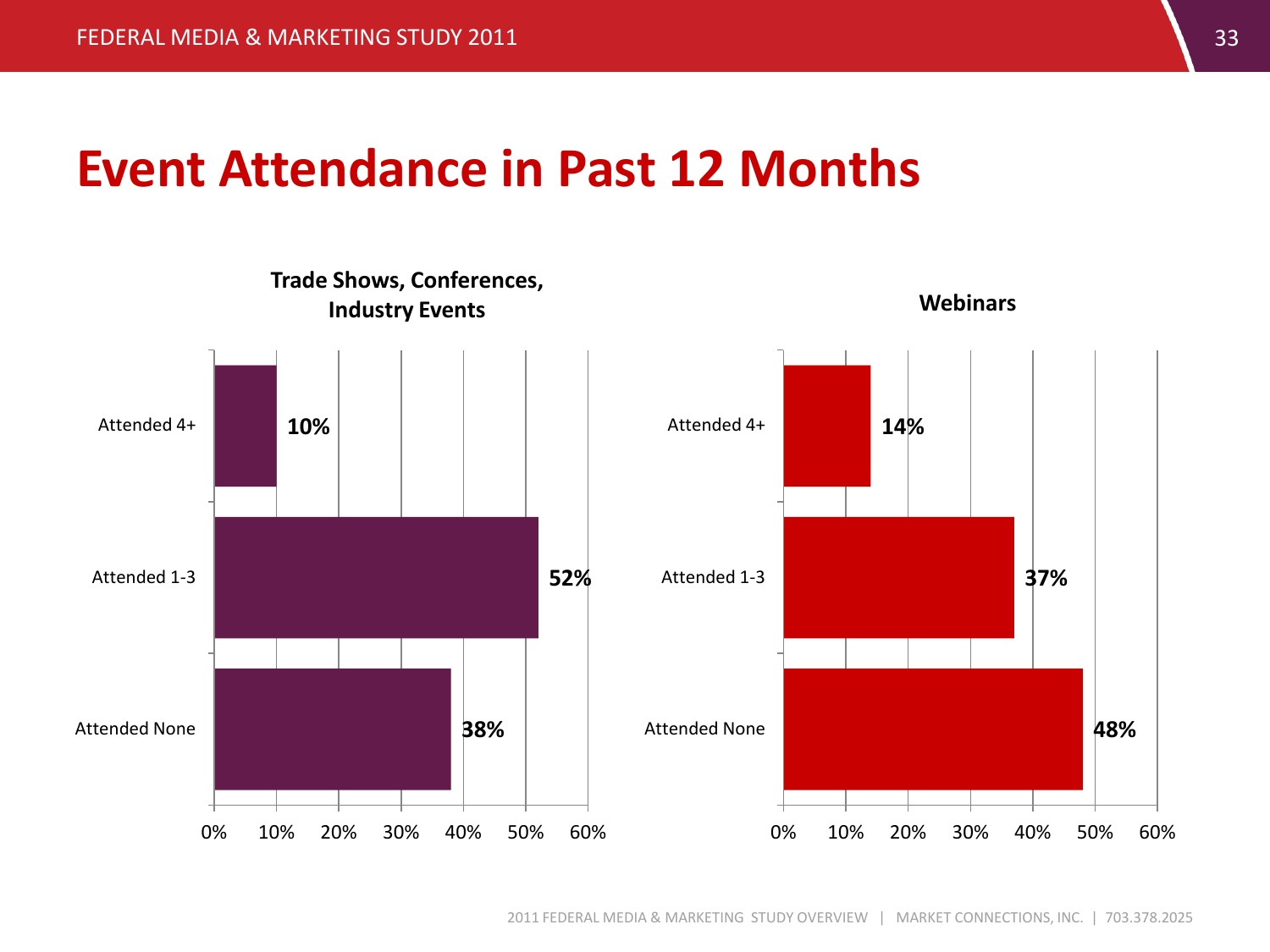#### **Mobile Communication Devices**



**Access Email Access News Websites**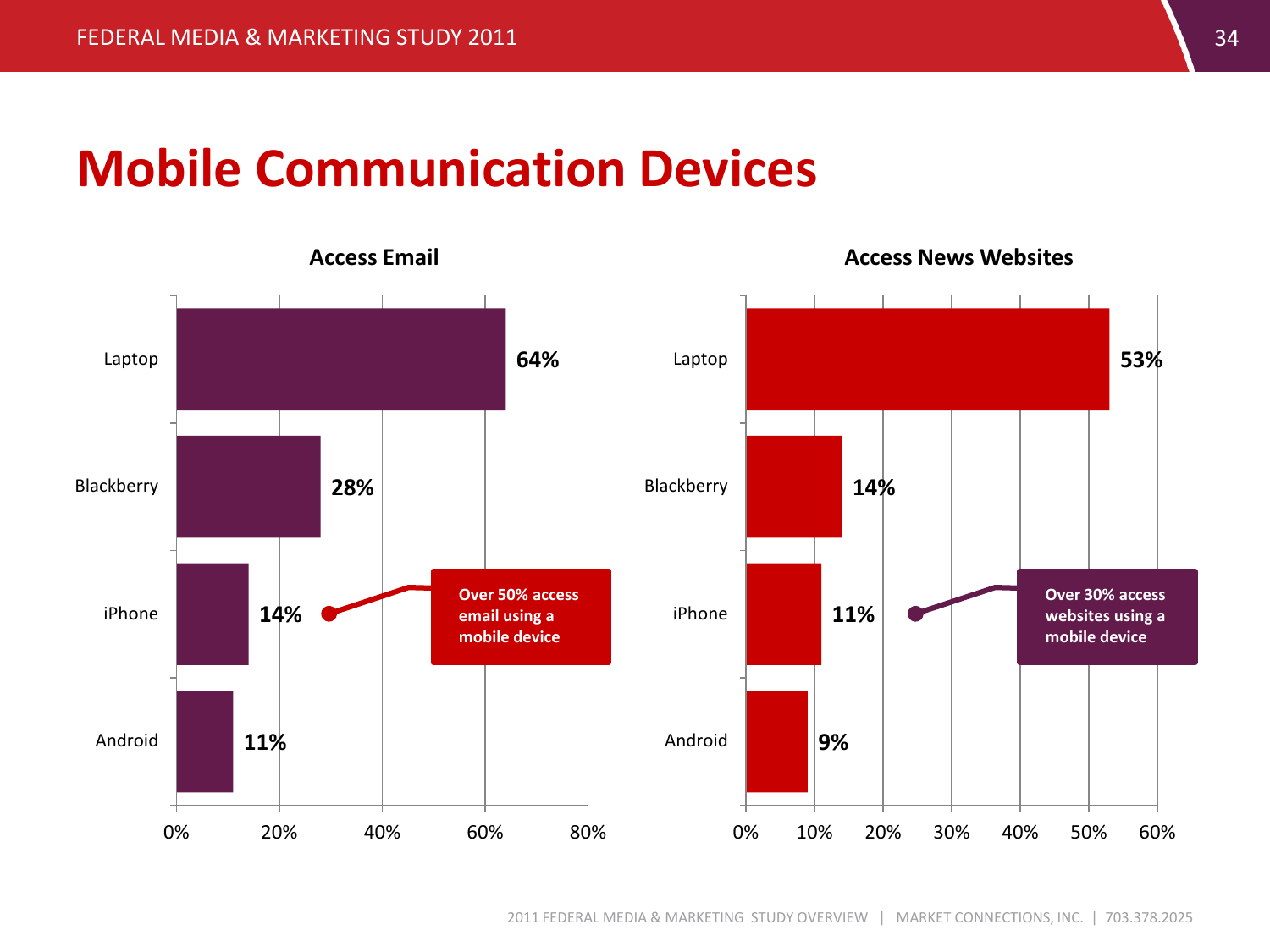#### **DC Metro Area: TV for News**

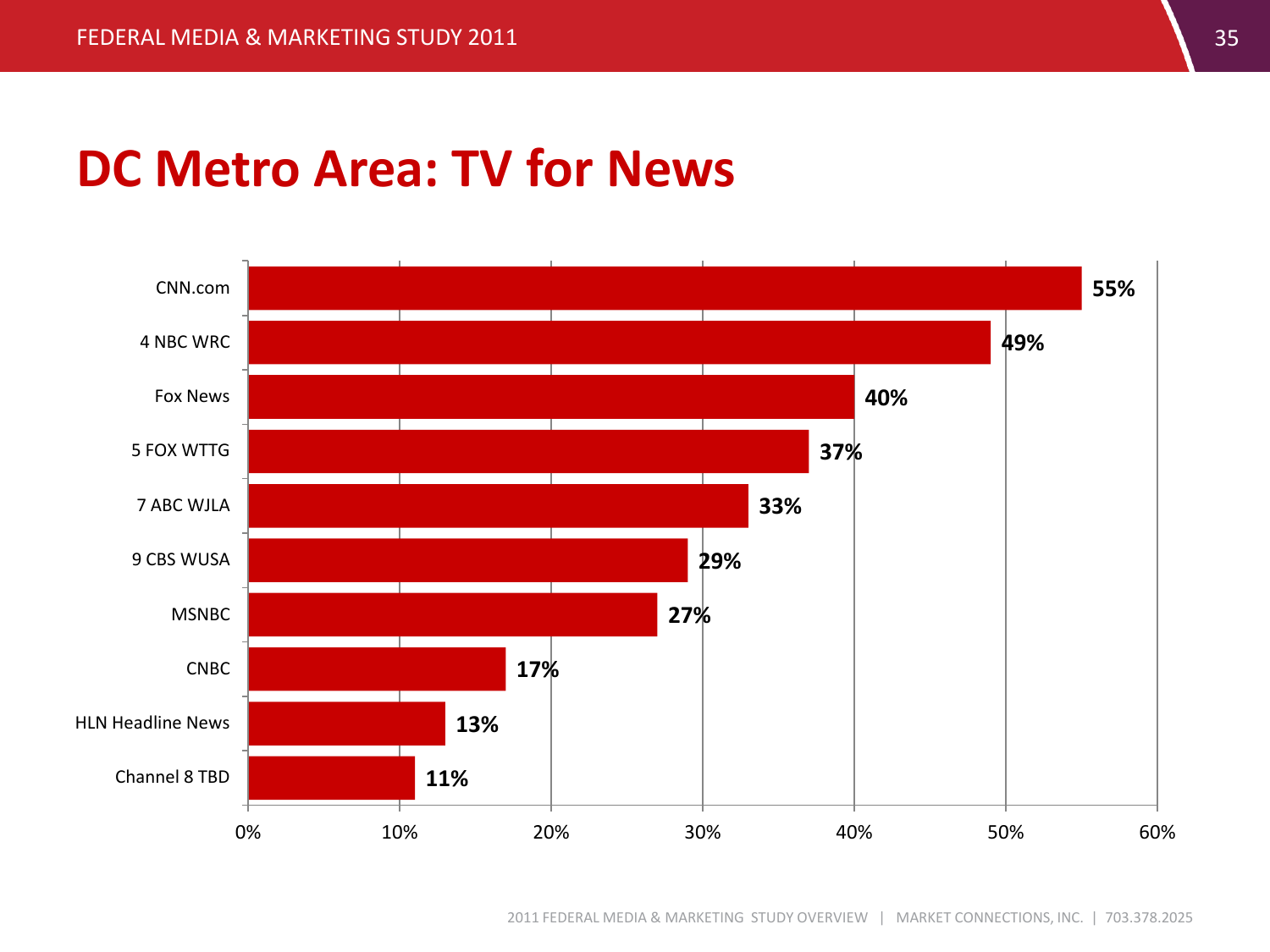#### **DC Metro Area: Radio**

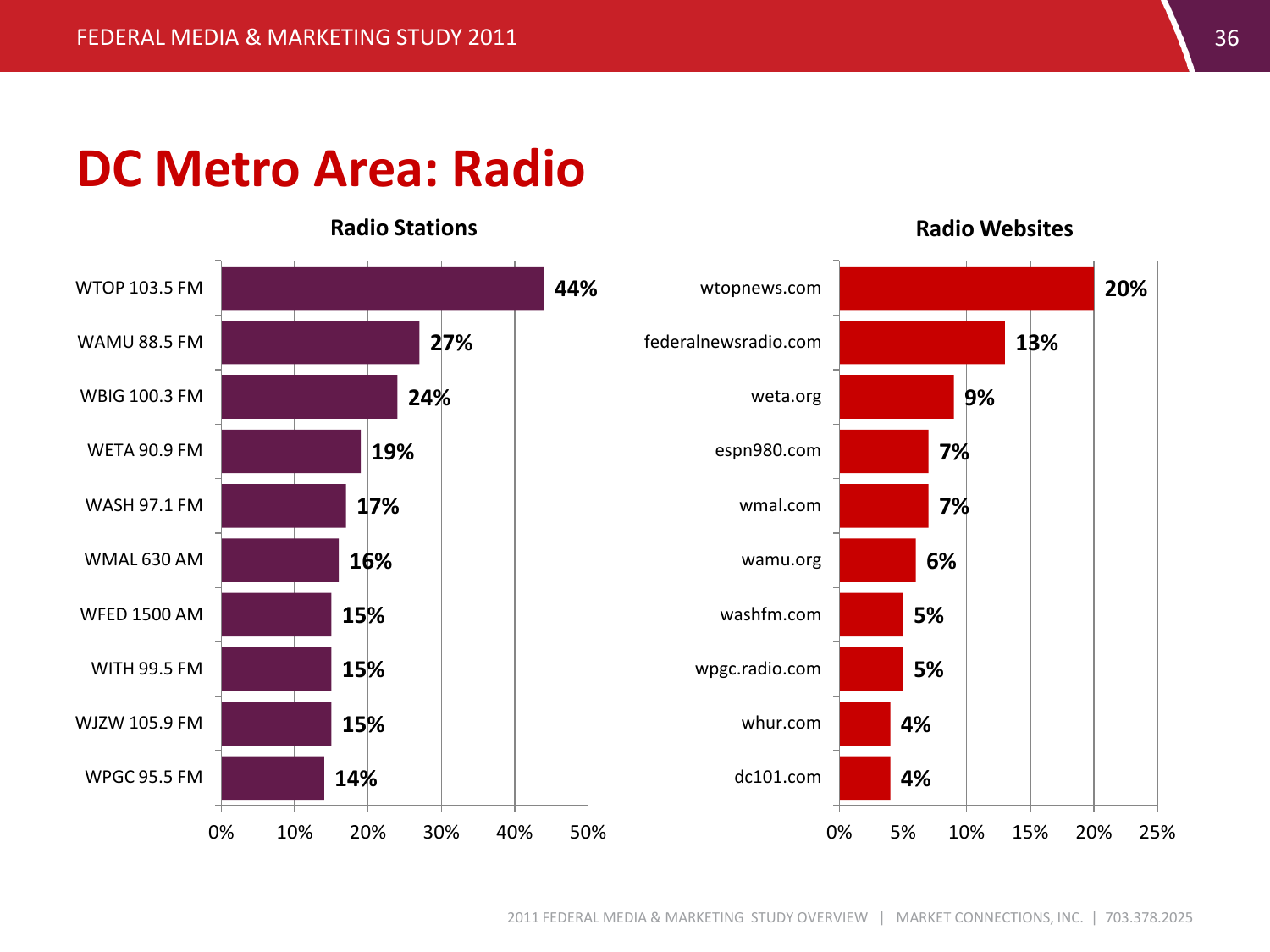### **Online Data Tool**

#### **HOW CAN THIS STUDY HELP WITH YOUR STRATEGIC MARKETING?**

- Know exactly who to target and how to reach them
- Understand how federal government decision makers acquire products and services
- Improve marketing by aligning the survey findings with your specific information needs

#### **WHY IS THIS STUDY SO UNIQUE?**

- A dynamic web-based reporting tool allows you to cross-tabulate survey results to create your own customized data views, such as job title and product purchases; or job title and web site visits or publication readership
- The study combines demographic, job function, and purchasing data with actual media usage
- The survey covers over 25 product and services areas, from weapons systems and IT to human resources and travel

#### **TO PURCHASE:**

[www.marketconnectionsinc.com/mediastudy](http://www.marketconnectionsinc.com/mediastudy)